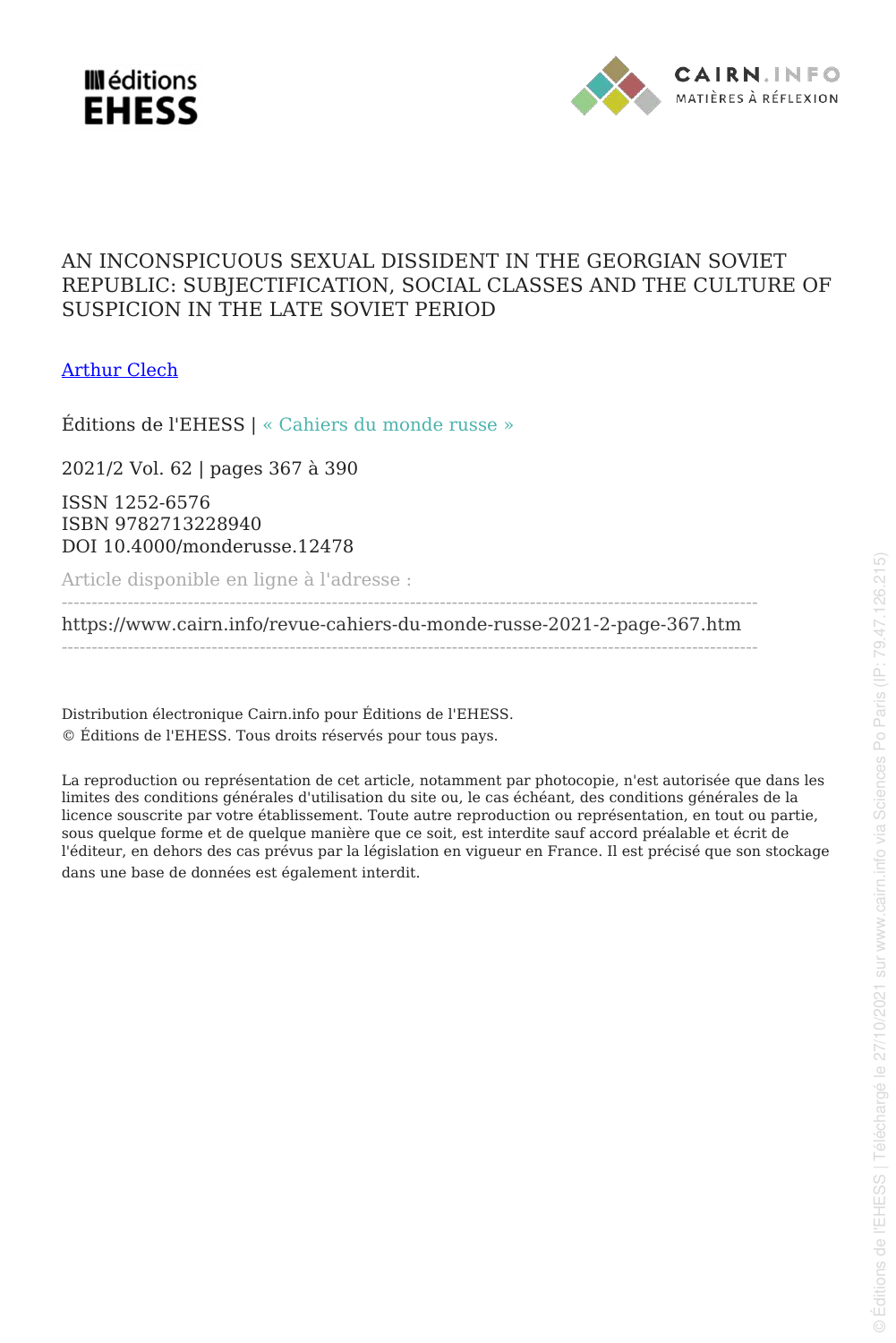# **Cahiers du monde russe**

Cahiers du **MONDE RUSSE** 

Russie - Empire russe - Union soviétique et États indépendants

**62/2-3 | 2021** Dissidences sexuelles et de genre en URSS et dans l'espace postsoviétique

# An inconspicuous sexual dissident in the Georgian Soviet republic: Subjectification, social classes and the culture of suspicion in the late Soviet period

*Un dissident sexuel discret dans la république soviétique de Géorgie : subjectivation, classes sociales et culture de la suspicion dans la période soviétique tardive*

Arthur Clech



#### Electronic version

URL: https://journals.openedition.org/monderusse/12478 DOI: 10.4000/monderusse.12478 ISSN: 1777-5388

Publisher Éditions de l'EHESS

### Printed version

Date of publication: 1 September 2021 Number of pages: 367-390 ISBN: 978-2-7132-2894-0 ISSN: 1252-6576

Electronic distribution by Cairn



CHERCHER, REPÉRER, AVANCER.

#### Electronic reference

Arthur Clech, "An inconspicuous sexual dissident in the Georgian Soviet republic: Subjecti fication, social classes and the culture of suspicion in the late Soviet period", *Cahiers du monde russe* [Online], 62/2-3 | 2021, Online since 04 January 2024, connection on 25 October 2021. URL: http:// journals.openedition.org/monderusse/12478 ; DOI: https://doi.org/10.4000/monderusse.12478

© École des hautes études en sciences sociales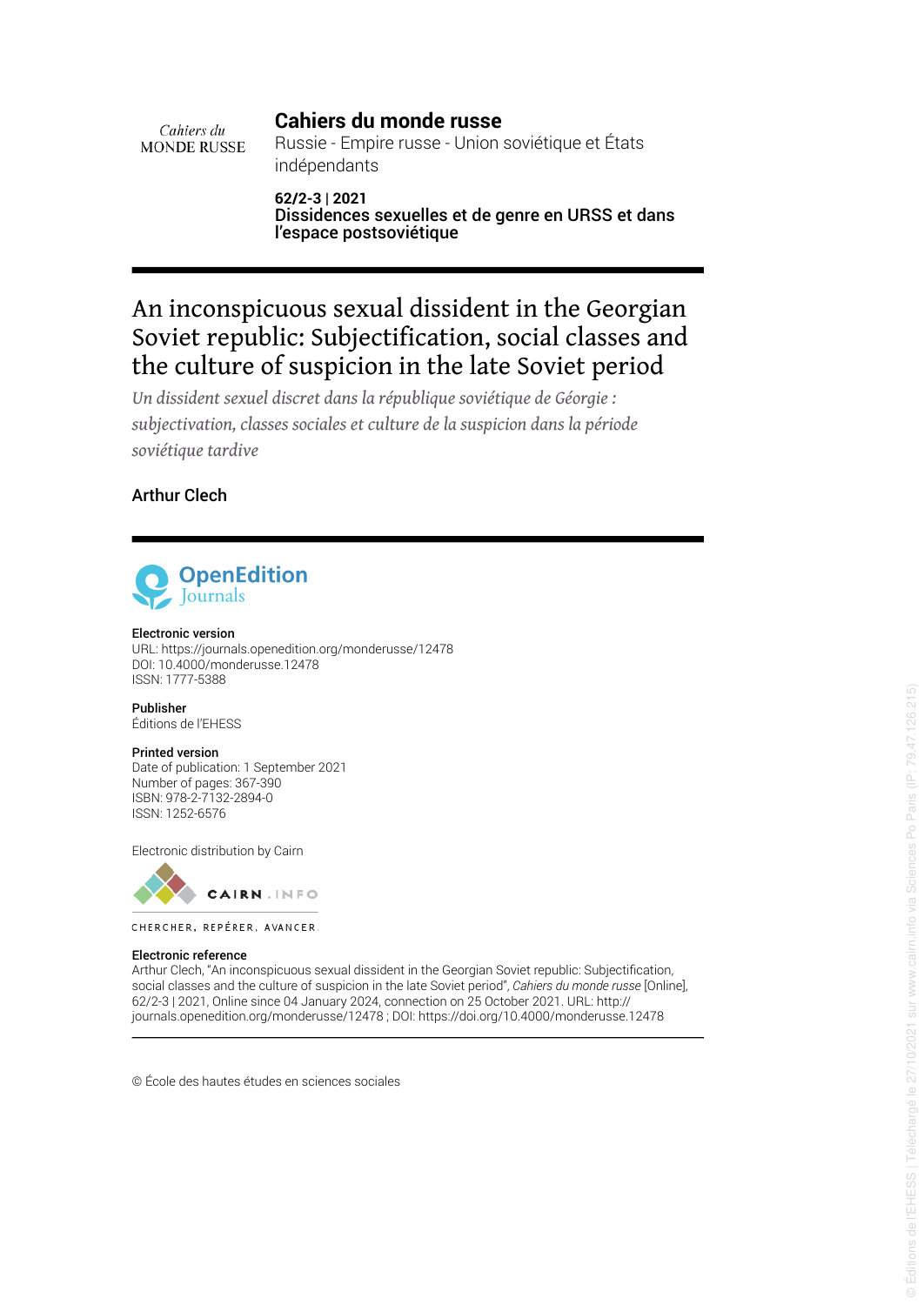#### ARTHUR CLECH

# AN INCONSPICUOUS SEXUAL DISSIDENT IN THE GEORGIAN SOVIET REPUBLIC

# Subjectification, social classes and the culture of suspicion in the late Soviet period

"For the totalitarian mindset, the person who loves differently is a dissident," claimed Igor´ Kon, a prominent academic figure who, during *Perestroika*, fought for the annulment of the antisodomy legislation as a product of the Stalinist legacy. Indeed, the antisodomy articles, introduced in the Soviet Russian and Georgian penal codes in 1934, remained in force until 1993 for Russia, and until 2000 for Georgia.<sup>1</sup> Igor' Kon coins a neologism, *inakoliubiashchii* [the one who loves differently] from the Russian term for dissidents: *inakomysliashchii* [the one who thinks differently]. The correlation hinted at in this word-play feeds into a tradition of interpretation which envisions the totalitarian experience as one of direct confrontation between state and individual: a confrontation, as some understand it, which holds true for the entire Soviet period. I seek to further explore the ramifications of the correlation proposed between alternative forms of love and dissidence by means of a late Soviet period case study of a Georgian man subject to police surveillance because of his homosexuality.

<sup>\*</sup> I wish to thank the anonymous reviewers for *Les Cahiers du Monde russe* for their stimulating reviews. I am equally indebted to Dan Healey and Francesca Stella for their careful reading of this article. Research in Georgia would not have been possible without the help of Régis Genté, Paata Sabelashvili and, in particular, Giorgi Kajrishvili, who has enlightened me greatly, especially on the Georgian language. I am particularly grateful to Anna Shapovalova who has stimulated my interest to research, and while re-reading this paper gave constructive feedback. My thanks also to Alain Blum, George Chauncey, Gilles Faravel-Garrigues, Maroussia Ferry and Lina Tsrimova for their constructive comments on my article earliest draft. I wish to thank CERCEC for funding partly my field in Georgia and for funding the English-language editing of this article. Carol Mann helped me to improve my English translation of this article. I thank Terence Holden for his remarkable editing work.

<sup>1.</sup> Dan Healey, *Homosexual Desire in Revolutionary Russia: The Regulation of Sexual Dissent*, (Chicago: The University of Chicago Press, 2001); Dan Healey, *Russian Homophobia from Stalin to Sochi* (London – New York: Bloomsbury Academic, 2017); Rustam Alexander, "New Light on the Prosecution of Soviet Homosexuals under Brezhnev," *Russian history*, 46, 1 (2019): 1-28.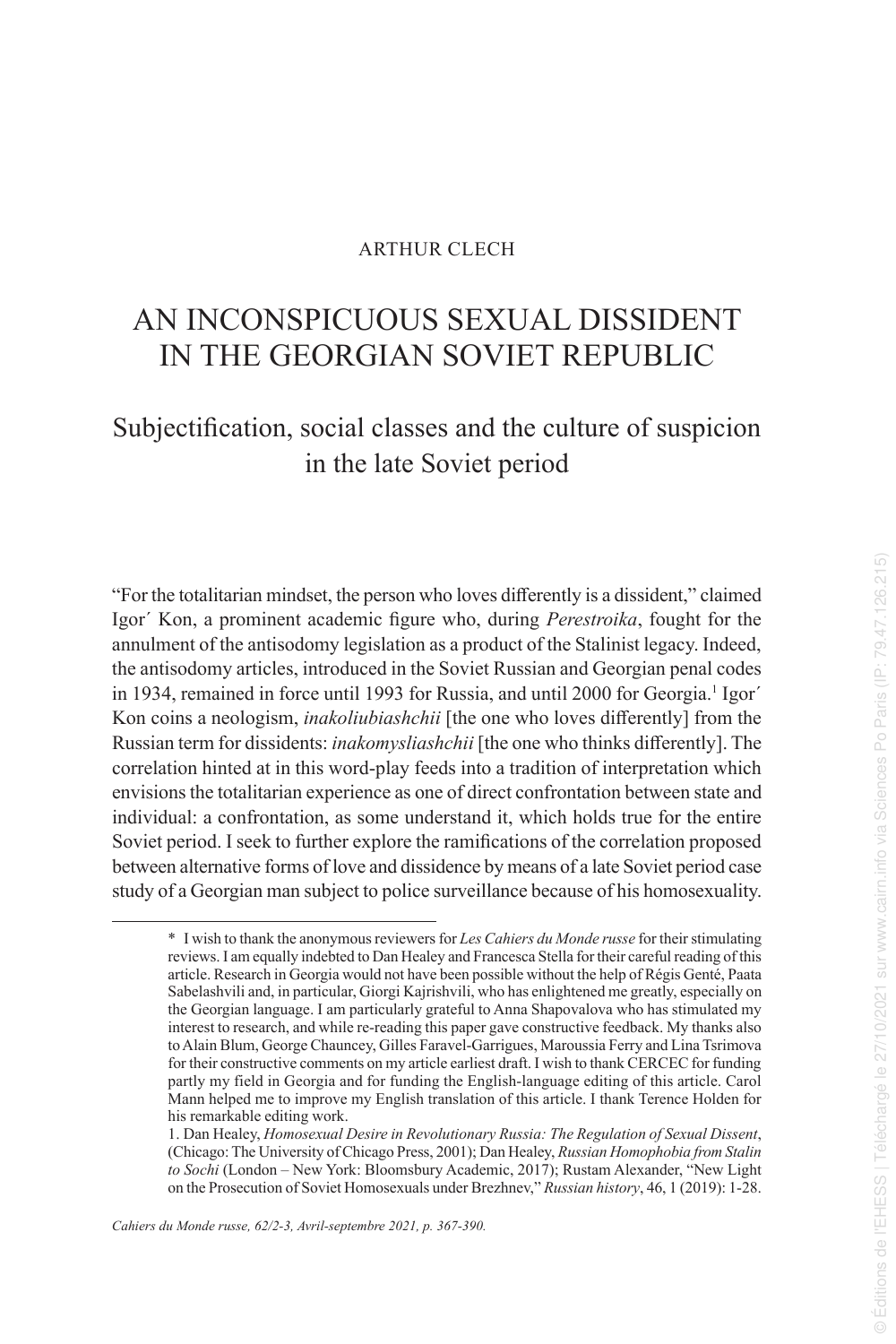On the basis of the life story of Shota F., I attempt to get a better understanding of the process of subjectification, (*subjectivation* in French). According to Frédéric Gros, "Concepts such as subjectification, practice of self, and self-relation are markedly underdefined […] and are perhaps more to be understood as frames of reference for the interpretation of historical phenomena […]." 2 Nevertheless, Judith Revel gives a definition of late Foucault's concept: "the process by which the constitution of subjectivity is achieved" by an individual, a process underlying his response to such scrutiny. 3 My perspective is a Foucaldian one and the article will focus on how Shota F. responded implicitly to the imperative that one "ought to form oneself as an ethical subject acting in reference to the prescriptive elements that make up the code." 4 This code is cultural and social in nature, and highly stigmatizing, as reflected both by the criminalization and by the pathologizing of same-sex desire in the Soviet Union. 5 The threat of repression and denunciation had an effect in the male Soviet homosexual process of subjectification. In protecting his "private life" from the "collective" gaze<sup>6</sup>, Shota F.'s fear of the danger of denunciation overlaps with his fear of those who do not belong to the intelligentsia. His perception of repression is bound with his perception of social class, a strong filter for the Soviet and Georgian intelligentsia to which he belongs, however much the latter sought to dismiss class as an operative factor in Soviet society.

This article argues that a sense of communality and solidarity based on shared homosexuality, although possible in the late Soviet period, was weakened by at least two circumstances: firstly, the prevalence of professional identity and class solidarity over sexual solidarity and, secondly, the culture of suspicion which pervaded the late Soviet period.

<sup>2.</sup> Frédéric Gros, "Sujet moral et soi éthique chez Foucault," *Archives de Philosophie*, 65, 2 (2002): 229-237.

<sup>3.</sup> Judith Revel, "subjectivation," *Dictionnaire Foucault,* (P.: Ellipses), 128.

<sup>4.</sup> Michel Foucault, *The History of Sexuality*, trans. Robert Hurley, Vol. 2, *The Use of Pleasure*, (New York: Pantheon, 1985), 26.

<sup>5.</sup> These constraints could also in different ways threaten female sexual dissident. Uladzimir Valodzin, "Criminal prosecution of homosexuals in the Soviet Union (1946-1991): numbers and discourses" (Florence: EUI HEC), 2, 2020; Arthur Clech, "Between the Labor Camp and the Clinic: Tema or the Shared Forms of Late Soviet Homosexual Subjectivities," S*lavic Review*, 77, 1 (2018): 6-29, see the revised version in R. Mole, ed., *Soviet and post-Soviet sexualities* (London: Routledge, 2019): 32-55.

<sup>6.</sup> Francesca Stella, *Lesbian Lives in Soviet and Post-Soviet Russia: Post/socialism and Gendered Sexualities* (New York: 2015), 89, 93, 50, 51. Alisa Zhabenko, "'Lesbiianstva ne bylo!': nelegitimnyi gendernyi kontrakt v sovetskoi Rossii ['There was no lesbianism': The illegitimate gender contract in Soviet Russia]," in *Konstruiruia*  '*sovetskoe* '*? Politicheskoe soznanie, povsednevnye praktiki, novye identichnosti: materialy nauchnoi konferentsii studentov i aspirantov* [Constructing the 'Soviet'? Political Consciousness, Everyday Practices, New Identities: Research Material Students And Ph.D. Students] (SPb., 2011), 89.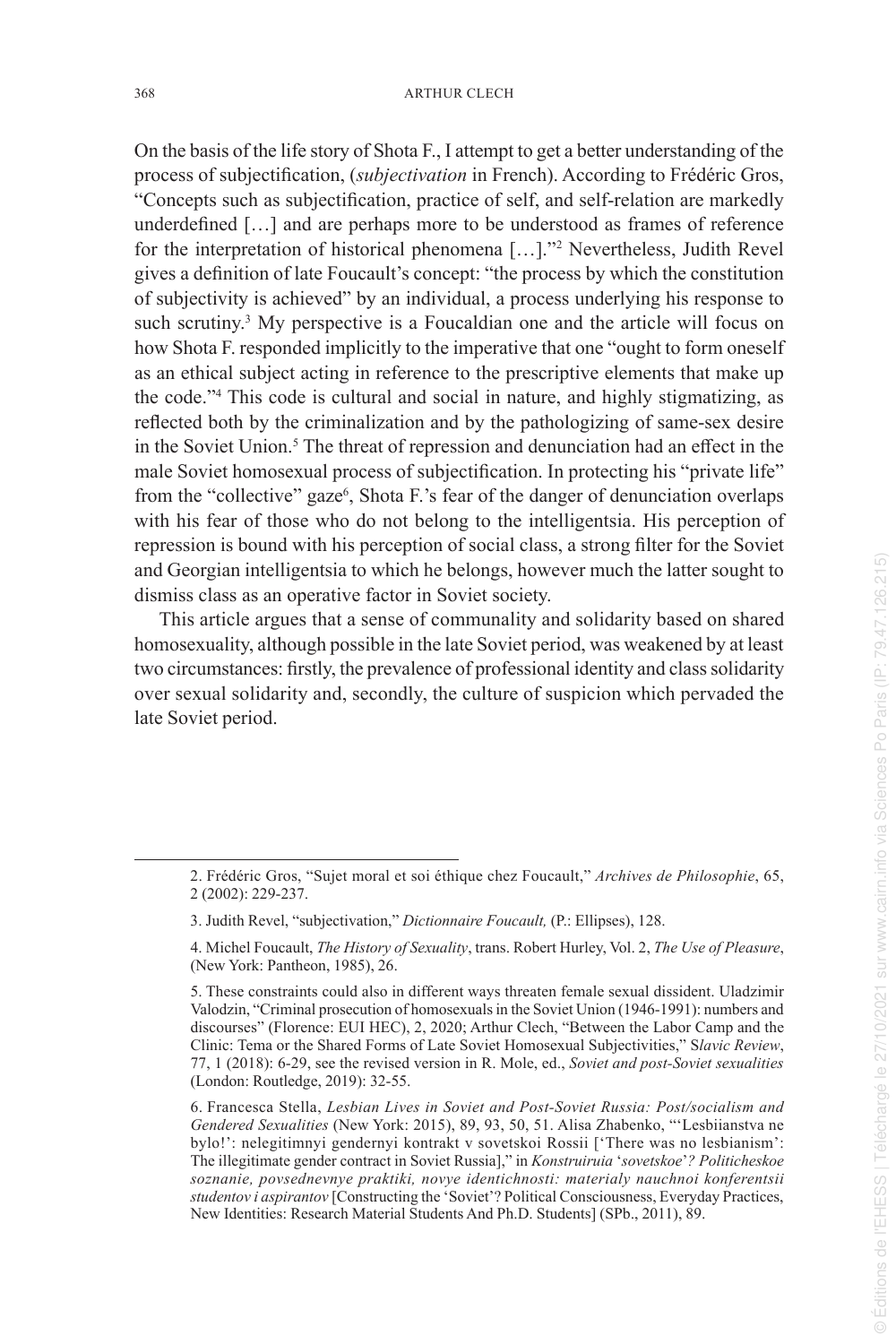#### **A case study in male same-sex subjectification**

My understanding of this case study is not only based on the analysis of in-depth interviews of nine Georgian men, born between 1950 and 1978, conducted both in the Georgian capital, Tbilisi (2015, 2016) and in a provincial city within Georgia, but also on interviews conducted with 50 men and women who experienced same-sex desire in the late Soviet period, most of whom live in Moscow, St. Petersburg and elsewhere in Russia. 7 Dwelling on Shota F's experiences allows us to better understand how a number of key features, present in narratives I have explored in previous articles, fit together.<sup>8</sup> A further rationale for focusing on a case study drawn from Georgia is that the study of the history of Soviet homosexualities has been thus far very Russo-centric. The interest of this case study also derives, lastly, from the unusual level of prominence it accords to the issue of the policing of homosexuality.

The life story of Shota F. provides insights into one trajectory of homosexual subjectification in the late Soviet period open to a member of the intelligentsia though Shota F.'s sense of belonging to the intelligentsia appears to have silenced and invisibilised his same-sex desire. Since his adolescence, in the 1960s, what he heard about same-sex desire gave him a clear awareness of its stigmatization and its association with the Soviet prison world. It was only during his medical studies that he learned that homosexuality was defined as a mental illness, and that sodomy between two men was punishable by law. However, unlike some other respondents I have interviewed, he did not invest an identity of "patient" nor did feel at fault or guilty of any crime. 9 Shota F. was able to open a space for the free expression of his desire shaped around the contours imposed by his avoidance strategies, a space within which he succeeded at developing a positive understanding of his personal sexual desire. He thereby avoided criminal and psychiatric repression while refusing to subscribe to the discourses that authorized them. However, this adaptation implied sacrifices: he had to move to Tbilisi, in an attempt to preserve the respectability he enjoyed as a doctor. However deep the reserves of resourcefulness and autonomy on which this sexual dissident thereby drew, his story attests to an inter-class mistrust inherited from the Stalinist culture of suspicion—and a class solidarity typical of the late Soviet intelligentsia.

<sup>7.</sup> I have chosen to focus in this article on male homosexual subjectification after conducting an interview with the director of the Women's Initiatives Supporting Group (WISG), Ekaterine Aghdgomelashvili. I learnt from her that she and other feminist's activists had interviewed at that time around 20 Georgian women who lived their same-sex desire in the late Soviet period. I was informed that these women were so afraid of being identified by their husbands or sons—some of them even entertained the possibility of suicide if their identities were to be revealed—that they refused outright to assent to their testimonies appearing in scientific or other publications, even on condition of anonymity. Interview in Tbilisi, November 2016.

<sup>8.</sup> Arthur Clech, "Des subjectivités homosexuelles dans une URSS multinationale," *Le Mouvement social*, 260 (July-September 2017): 99; Clech, " Between the Labor Camp and the Clinic…"

<sup>9.</sup> Clech, "Between the Labor Camp and the Clinic…"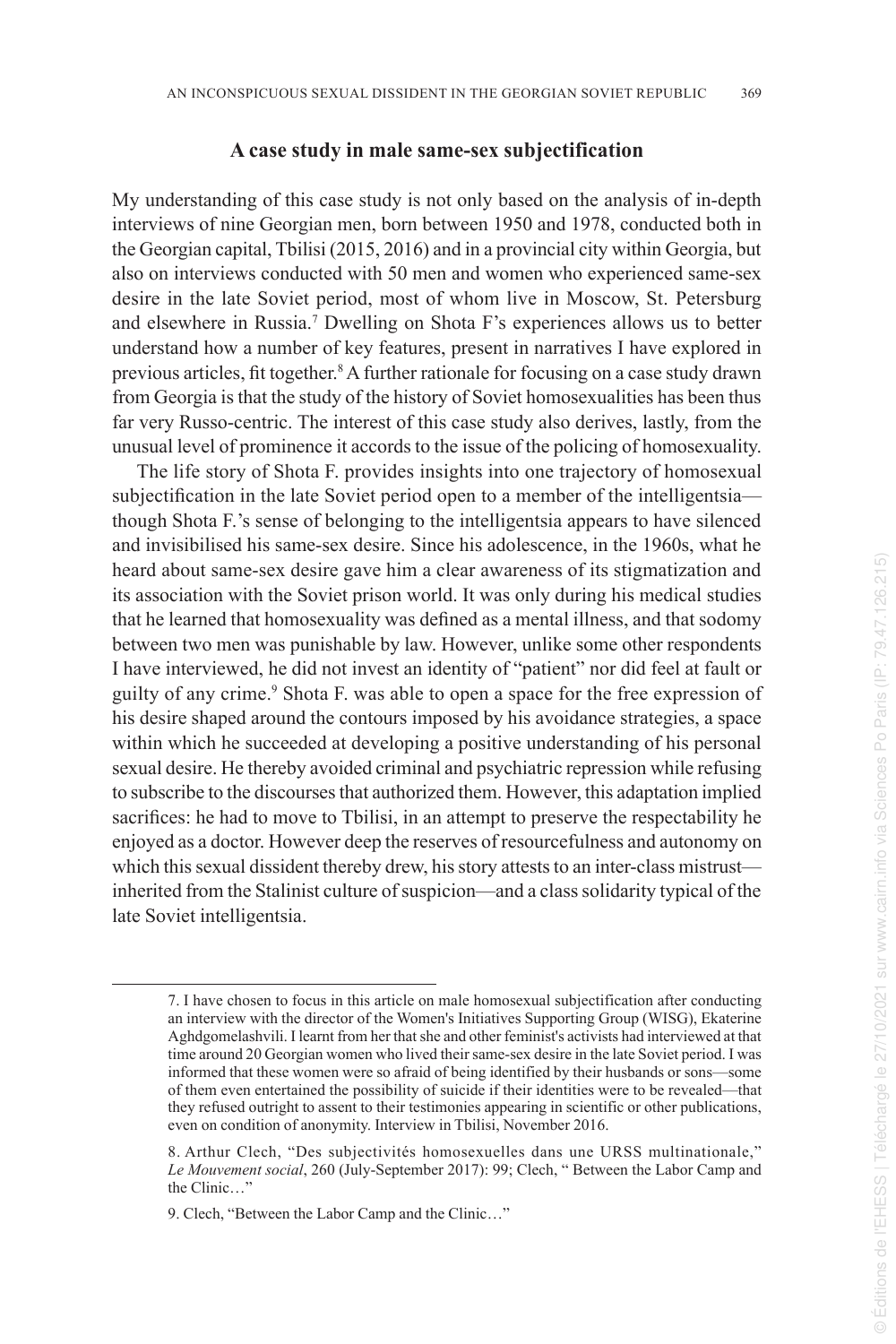The present article gives a social class reading of late Soviet subjectivities. Although Francesca Stella has done much to bring the importance of gender injunctions for the process of subjectification to light, questions of masculinity, nationality and social status remain understudied.<sup>10</sup> To redress this balance, my analysis of the Shota F. case study dwells on social status affiliations and aims to arrive at a deeper understanding of the extent to which, among male sexual dissidents, certain attitudes of the intelligentsia towards other social groups enhanced some forms of solidarity while diminishing others. The potential for solidarity that existed among men living a homosexual desire and belonging to the same socio-professional environment did not necessarily lead to a sense of self at a collective level, to a "community."<sup>11</sup> To understand why, we must give a sense of the selective nature of the culture of suspicion which continued to permeate late Soviet society, and the class dimension which structured it.

#### **A selective social class contempt**

In resonance with Adi Kuntsman's analysis of contempt shown among the asexual intelligentsia for the oversexualized and homosexualized lumpenproletariat in the labour camps<sup>12</sup>, Francesca Stella reconstructs how queer networks were commonly perceived by members of the intelligentsia from her exchanges with lesbian respondents: "For those, like Tamara (born 1952, Moscow), who had been vaguely aware of them [queer networks], their clandestine character prompted associations with the criminal world and sexual promiscuity, engendering dis-identification, particularly among women belonging to the educated intelligentsia."<sup>13</sup>

Queer Soviet spaces were also the object of such associations, in particular the *pleshka*, the Soviet cruising space for male sexual dissidents par excellence—women

<sup>10.</sup> Stella, *Lesbian Lives in Soviet and Post-Soviet Russia*; Shorena Gabunia, "Gay Culture and Public Places in Tbilisi," in Tsypylma Darieva, Wolfgang Kaschuba, eds., *Urban Spaces after Socialism, Ethnographies of Public Places in Eurasian Cities* (Berlin: Campus Verlag, 2011), 247-260. See also Paul Manning, Zaza Shatirishvili, "The exoticism and eroticism of the city: The 'kinto' and his city," in Darieva et al., eds, *Urban Spaces after Socialism*, 261-281; Clech, "Des subjectivités homosexuelles dans une URSS multinationale." On masculinity and the role of the family in Soviet Georgia: Gerald Mars and Yochanan Altman, "The Cultural Bases of Soviet Georgia's Second Economy," *Soviet Studies* , 35, 4 (1983): 548-549. About late Soviet Georgia, see Ronald Grigor Suny, *The Making of the Georgian Nation* (Indiana University Press, 1994), 292-318.

<sup>11.</sup> Daniel P. Schluter, *Gay Life In The Former USSR: Fraternity Without Community* (New York – London, 2002).

<sup>12.</sup> The sociologist analyses the tension between the intelligentsia and the "lumpenproletariat" on the basis of Zhuk's sources data. Ol´ga Zhuk, *Russkie amazonki: istoriia lesbiiskoi subkul´tury Rossii. XX vek.* [Russian amazons: A history of lesbian subcultures in Russia. Twentieth century] *(*M., 1998); Adi Kuntsman, "With a Shade of Disgust: Affective Politics of Sexuality and Class in Memoirs of the Stalinist Gulag," *Slavic Review*, 68, 2 (2009): 308-328.

<sup>13.</sup> Stella, *Lesbian Lives in Soviet and Post-Soviet Russia*, 63.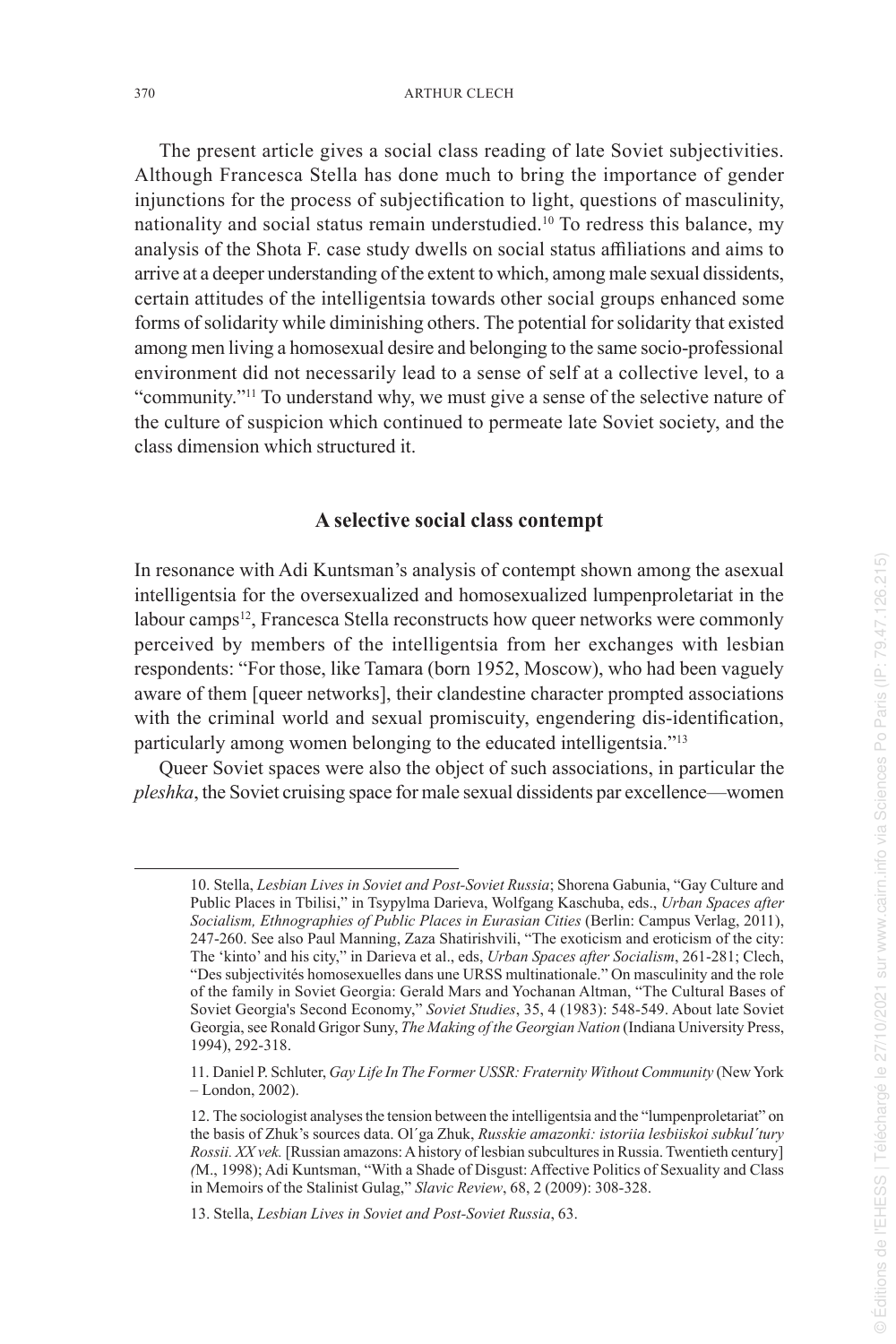were somewhat marginal to the *pleshka*—in both a Russian and Georgian context.<sup>14</sup> For the Georgian capital, Tbilisi, Shorena Gabunia shows how visiting such places was a social marker for gays.<sup>15</sup> Dan Healey also notes that: "The sensibilities of the *pleshka*'s *habitués* merit closer attention. Some, reflecting the intelligentsia prejudice that held open queerness to be criminal, have tended to associate life on the 'circuit' with law-breaking, a lack of education, and the dangers of the Soviet street, dismissing it as hazardous and coarse."<sup>16</sup>

To complement the social readings of space which dwell on the lumpenproletariat, I have sought to bring out how Shota F.'s narrative, as well as in those of other Russian and Georgian respondents I have interviewed, shed light on a widely shared ethic of professionalism among the intelligentsia of the late Soviet period in general. This ethic was reinforced by public announcements made during the Brezhnev era which implicitly but unmistakably conferred superiority to the intelligentsia over the proletariat.<sup>17</sup>

The existence of social classes is a tricky question for a supposedly egalitarian society. In order to underline the State's role in social differentiation, Sheila Fitzpatrick and Simon Kordonsky apprehend Soviet society not in terms of social classes but as a *soslovie* system: "'soslovnost´,' a legal category that defines the individual's rights and obligations to the state."<sup>18</sup> Other researchers such as Egil Eyal, Ivan Szelenyi and Eleanor Townsley rely on Bourdieu's notion of cultural capital in asserting that state socialism was not and could not be a class society because, according to them, "cultural capital" [the first bourdieusian attribute of social class] was not "dominant."<sup>19</sup>

16. Healey, *Russian Homophobia from Stalin to Sochi,* 101, note 41, 243.

17. Anna Paretskaya, "A Middle Class Without Capitalism?" in Neringa Klumbyte and Gulnaz Sharafutdinova, eds., *Soviet Society in the Era of Late Socialism* (Lexington Books, 2014), 50. Thanks to Dan Healey for this reference.

<sup>14.</sup> This place was not only for men, as Francesca Stella quoted directly from her respondents. Ibid.

<sup>15.</sup> Gabunia, "Gay Culture and Public Places in Tbilisi," 247-260. In general, a *pleshka* is a square (often the one where a statue of Lenin is erected), but it could be located on the outskirts of a subway station, etc. Schluter, *Gay Life In The Former USSR*, 89-94; Laurie Essig, *Queer in Russia: A Story of Sex, Self and the Other* (Durham & London: Duke University Press, 1999); Dan Healey, "Moscow" in D. Higgs, ed., *Queer Sites: Gay Urban Histories Since 1600*, (London: Routledge, 1999), 38-60; Healey, *Russian Homophobia from Stalin to Sochi,* 99-100, Yevgeniy Fiks, *Moscow* (New York: Ugly Duckling Press, 2013); Clech, "Des subjectivités homosexuelles dans une URSS multinationale," 95-96.

<sup>18.</sup> Sheila Fitzpatrick, "The Construction of Social Identity in Soviet Russia," *The Journal of Modern History,* 65, 4 (1993): 745-770; Simon Kordonskii, *Soslovnaia struktura postsovetskoi Rossii* [The soslovie system of post-Soviet Russia], (M.: Institut Fonda Obshchestvennoe mnenie, 2008), 46-72.

<sup>19.</sup> Pierre Bourdieu and Jean-Claude Passeron, *Reproduction in Education, Society and Culture*  (London: Sage Publications, 1990). Egil Eyal, Ivan Szelenyi and Eleanor Townsley, *Making Capitalism Without Capitalists: Class Formation and Elite Struggles in Post-Communist Central Europe* (London: Verso, 1998), 7.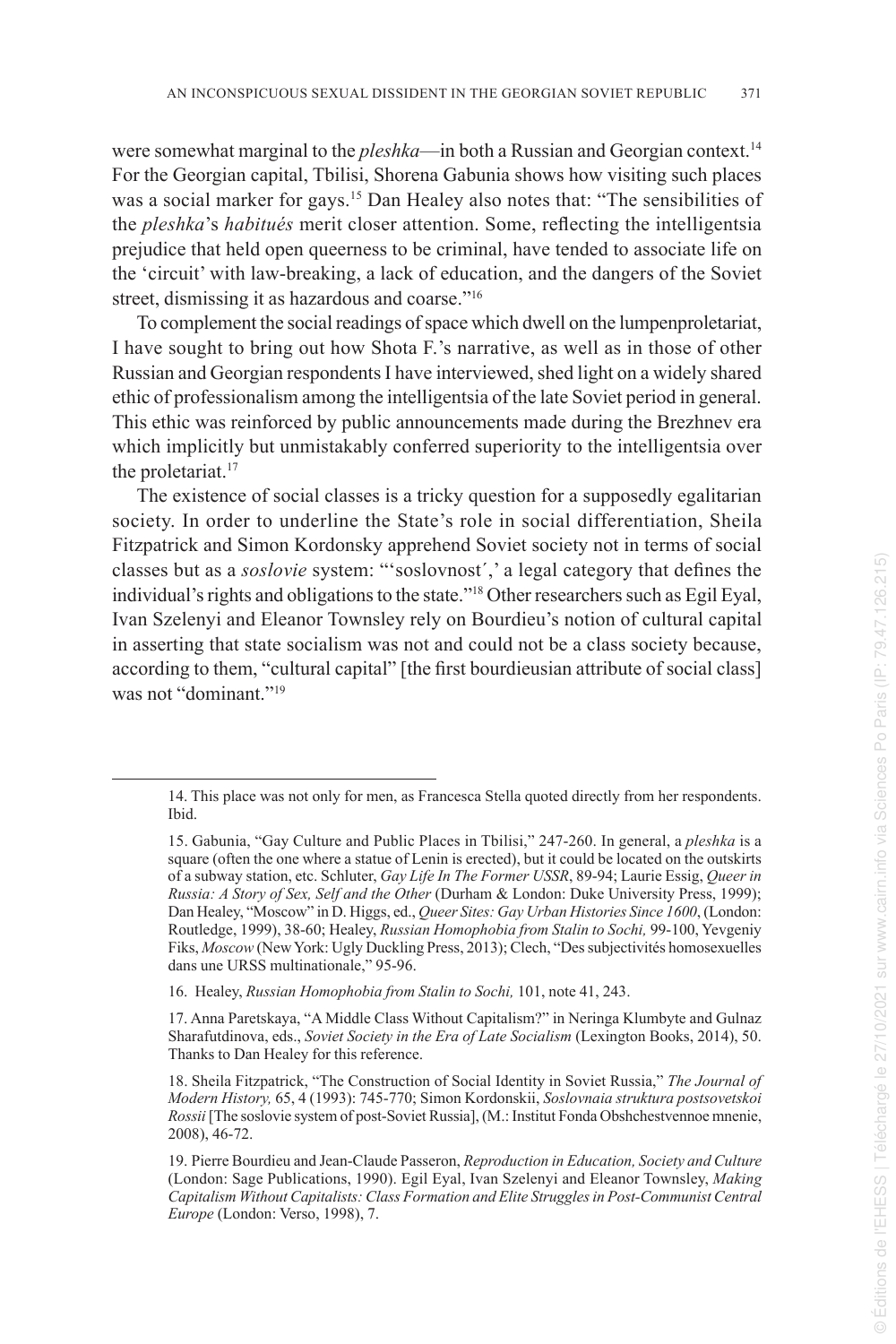More convincingly, Anna Paretskaya, who also relies on Bourdieu's analysis, demonstrates that "the ascendancy of cultural capital as a source of distinction began years before the fall of socialism."<sup>20</sup> The second Bourdieusian attribute relates to social class and concerns profession or credentials and could also be applied alongside cultural capital to the doctor Shota F. He benefits from symbolic recognition in Soviet society, and as such his capital is more cultural than economic in nature.

If we follow Paretskaya's analysis, a new Soviet intelligentsia originated "[…] at the instigation of the Party itself, which through its rhetoric gave this nascent group identity," and she adds, "that people did respond to the Party's encouragement to work toward self-cultivation, independent thinking and autonomous action."<sup>21</sup> Despite the evident virtues of Paretskaya's definition, Shota F.'s biography clearly attests to the independent thinking and autonomous action which she cites as key markers of belonging to this emerging group, it does not take into account the equally crucial process of subjectification deployed by the individual to reappropriate his relationship with the self. Shota F. does not follow the official state definition of "intelligentsia" in terms of profession and instead refers to intelligentsia in abstract individual psychological terms, dismissing the existence of social classes. He also does not follow the definition of his same-sex desire in terms of criminalization or pathologisation, and his biography, as we will see, reveals considerable agency.

The respondents self-perception notwithstanding, the notion of intelligentsia employed in this article as a category of analysis will be based on social class. This approach allows us to bring to the fore the level of proximity that a sense of belonging to a specific group enables or prevents: a belonging which concerns not only the relation between individual and the State (as in the case of the category of *soslovie*), but also between members of a class, and between its members and members of other social classes. In Shota F.'s case, his relationship to the state is ambiguous: as a member of the intelligentsia, he sought social and professional promotion; as a sexual dissident, however, he chose not to become a member of the party in order to avoid bringing his sexuality to the attention of the State party. He refused professional promotion on the same grounds. During the period of the ascension of the intelligentsia within key institutional structures, his in-between social positioning played a central role in the trajectory of male same-sex subjectification which he pursued in the face of State police surveillance and within a culture of suspicion<sup>22</sup>. Shota F. attests to an internalized social stratification through the way in which he descries potential informers exclusively in other social groups. In so doing, he deploys subconsciously a class reading of Soviet society.

<sup>20.</sup> Paretskaya, "A Middle Class Without Capitalism?" 59. To be precise, a new scientifically and technical intelligentsia appears since the 30s under the State's initiative.

<sup>21.</sup> Precisely, Paretskaya draws a parallel between the intelligentsia and today's middle class, a parallel that does not directly enlighten our understanding of Soviet social classes. Ibid.

<sup>22.</sup> Marc Ferro, "Y a-t-il "trop de démocratie" en URSS ?" *Annales. Histoire, Sciences Sociales*, 40, 4 (1985): 819.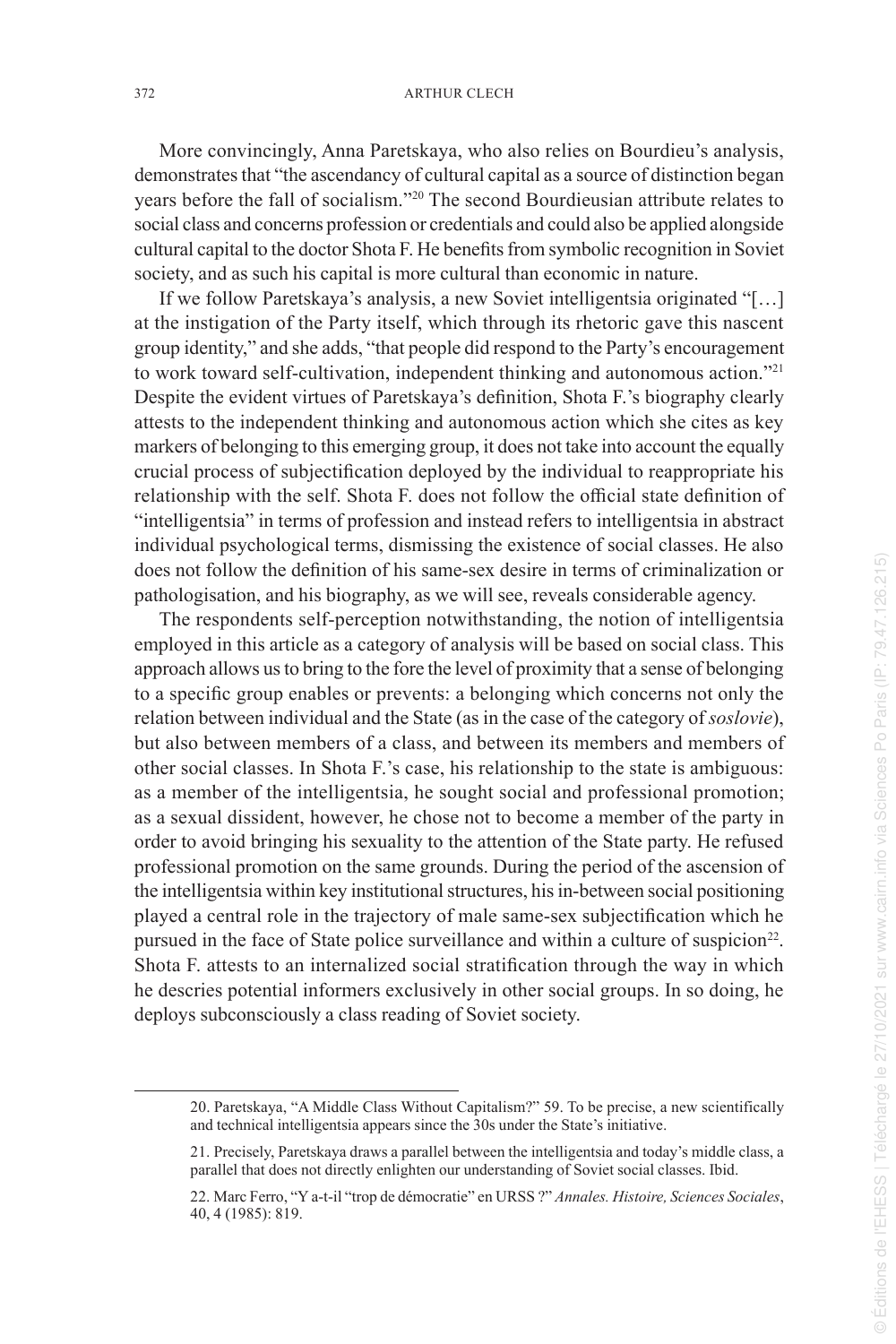#### **Conditions of Shota F.'s interview<sup>23</sup>**

For reasons of anonymity, I do not specify the first name, the date of birth, the domain of specialism of this doctor, or the city where he was born. Shota is a very common first name, and I give an invented initial of the family name (F.). Shota F. was born in the early 1950s in one of Georgia's largest cities. This interview took place in his little apartment in the city of Tbilisi.

This individual gave me an interview only because he wanted to be obliging towards a mutual gay friend. He perceived me as a young gay French scholar. As in the case of other Russian respondents, he belongs to a set of individuals to whom researchers cannot easily gain access. I was very fortunate in that, through encounters such as this one, I gained access to a discourse which was not conventionally structured, replete with pauses and periods of hesitancy as more distant memories were being recalled, the gaps ironed out of the narratives of interviewees who have already told their story more than once.

Despite his difficulty in using Russian instead of Georgian, the former language facilitated Shota F.'s recall of the Soviet past in which he practised as a doctor in a multinational city with Russian as the *lingua franca* . <sup>24</sup> Not being a Russian speaker myself, this relative disadvantage made it possible to escape a linguistic hegemony, and at the same time encouraged a reciprocal kindness and indulgence. Special efforts were made to understand each other, a process which cultivated a deeper sense of trust. The words Shota F. uses to identify same-sex desire are sometimes part of a Soviet lexicon, but also bear witness to the new era, starting in 2000 when same-sex relations were no longer penalized or pathologized in independent Georgia<sup>25</sup>. Of course, the attempt at memory construction relating to this period is in itself a practice of subjectification, one which is slow and meticulous, and in which the interviewee takes the most active part.

When it comes to oral history and the complex interplay of remembering and forgetting, within a memory which operates so selectively, we need to examine the material with great caution, cross-checking with historical sources<sup>26</sup>. It is imperative that we document and reconstruct how the criminalization of male homosexuality

<sup>23.</sup> Interview with Shota F., Tbilissi, November 2016. Further, non-referenced quotations are from this interview.

<sup>24.</sup> Only in 1975, did the Georgian population of Tbilisi became more numerous than the Armenian (Greek, Jews and Russian were also numerous in that multinational city). Suny, *The Making of the Georgian Nation*, 299.

<sup>25.</sup> Ekaterine Aghdgomelashvili, "From Prejudice to Equality: Attitudes, Knowledge, and Information Regarding the LGBT Community and Their Rights" (Tbilisi: Women's Initiatives Supporting Group [WISG], 2016).

<sup>26.</sup> Patrick Champagne, "L'enquête par l'entretien : la pratique du sociologue" in Fabrice d'Almeida and Denis Maréchal, eds., *Histoire orale en question* (P.: INA "Médias histoire," 2013), 87; Philippe Joutard, "Une histoire orale contestée qui affirme son originalité" in Philippe Joutard, ed., *Histoire et mémoires, conflits et alliances* (P.: La Découverte, « Poche/Sciences humaines et sociales », 2015), 149-166. Alistair Thomson, "Four Paradigm Transformations in Oral History," *The Oral History Review*, 34, 1 (2007): 49-70.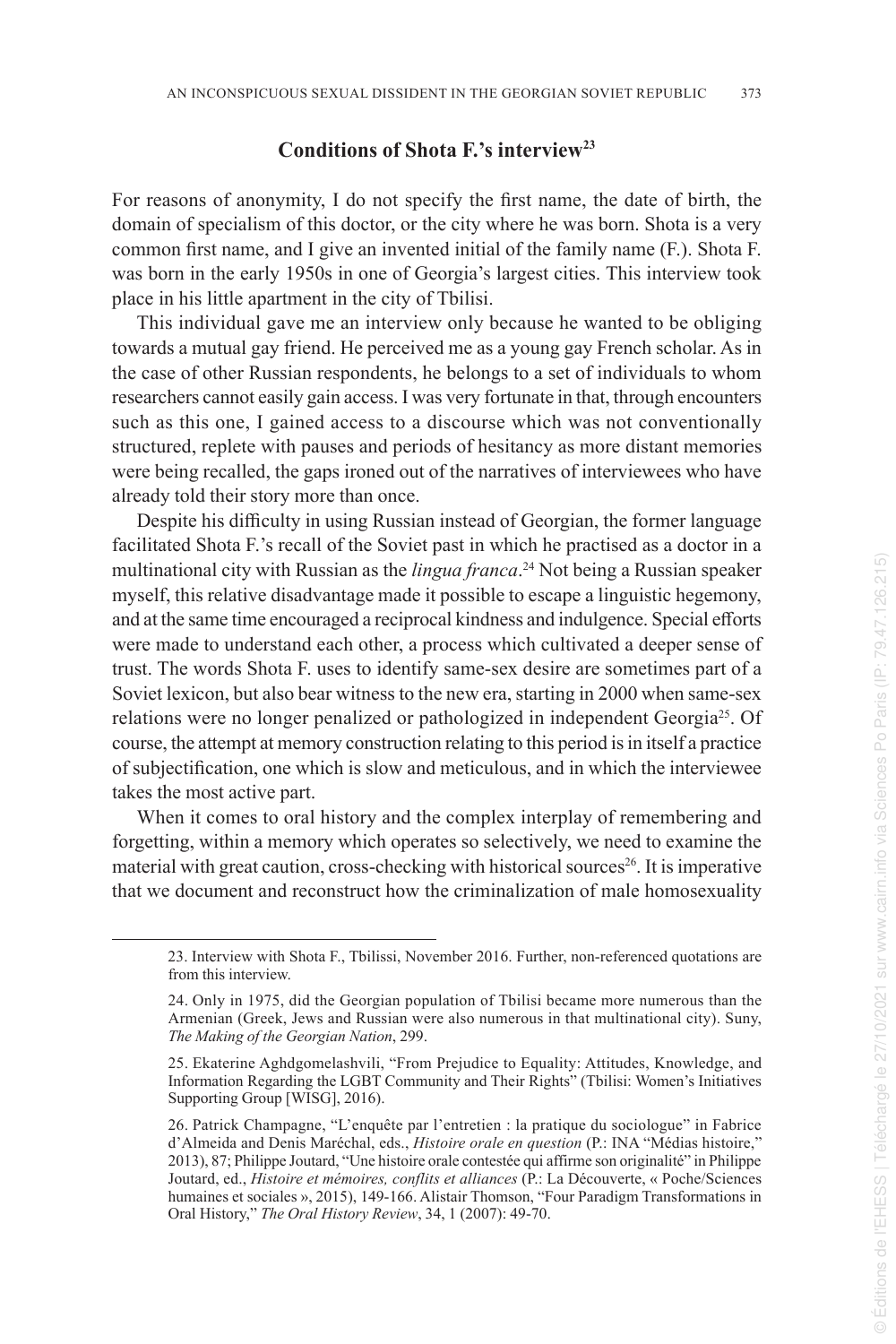impacted on the biographical trajectory of late Soviet period sexual dissidents as revealed through their own narratives – on this police archives could not possibly shed light. The fact that it is constructed 40 years after the event (in this case the questioning by the police of Shota F.), need not be seen as a mark of the unreliability of his testimony. A critical analysis of Shota F.'s narrative raises ethical considerations, among which the obligation to avoid reproducing the Soviet culture of suspicion which caused so much suffering among sexual dissidents : an analysis which seeks to be critical need not itself reproduce this suspicion or be equated with it  $27$ . This culture of suspicion was an effective tool of social control used by the State against dissenting sexual solidarities as it will be shown in this article.

First of all, I will show that Shota F. possessed an acute awareness of the stigma and repression of same-sex desire. Deploying an avoidance strategy, he deliberately stifled some of his professional ambitions. He also states that he became aware of the risks he faced through the sharing of experiences with men with whom he was involved sexually, including those within his professional milieu. Then, I will focus on a particular moment in his narrative, his questioning by the police, and trace the impact it had on his life course. I shall bring out the significance of the suspicions he harboured concerning his sexual partner that I interpret as being informed to a significant extent by perception of social class differences. Shota F. suspects two men, whose social status appears inferior or superior to his own, of being informers. This incident gives us insight into the Soviet culture of suspicion, which cast a long shadow over all men sharing same-sex desire regardless of social identity, the perception of which nevertheless was coloured by and interlaced with perception of social difference. In counterpoint to this suspicion was his investment in his own professional identity as a medical doctor and the strong feeling of belonging primarily to a professional body that he implicitly trusted. Finally, I will focus on his attitude towards the psychiatrization of same-sex desire, of which one of his acquaintances was a victim. In his retelling, it appears as a point of no-return, as a social erasing with irreversible consequences: any person who was identified as mentally ill was threatened by exclusion from the working world, around which all social life considered acceptable by the Soviet regime was organized.

## **An acute awareness of the stigma and repression of same-sex desire in late Soviet culture**

Shota F. graduated from the faculty of medicine in Tbilisi at the beginning of the 1970s, after having spent his childhood in another Georgian city. When he was 16 years old, while walking around in the playground with other young boys, a man who had just been released from jail told him that he, like other inmates, had engaged in sexual intercourse with men. The frequency with which my respondents refer to

<sup>27.</sup> Erin Jessee, "The Limits of Oral History: Ethics and Methodology Amid Highly Politicized Research Settings," *The Oral History Review*, 38, 2 (2011): 307.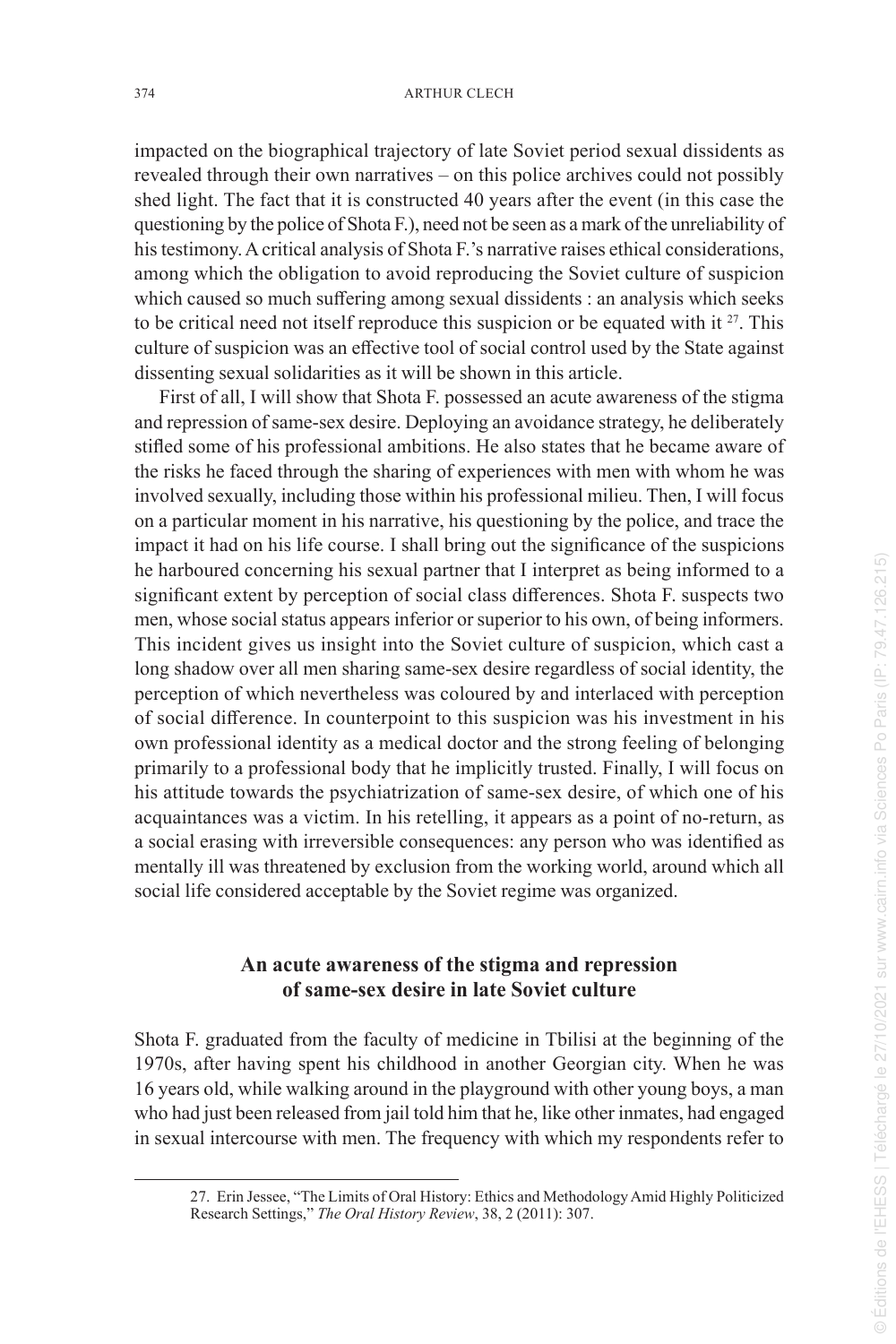the prison environment when mentioning their earliest exposure to same-sex desire may itself have shaped their perception of such desire, loading it with the semantic charge of violence and the stigma carried by those who are receptive in sexual intercourse<sup>28</sup>. The ubiquity of the homo-sexual prison imaginary outside places of detention is a Soviet singularity and peculiar to the contemporary post-Soviet space, Georgia being no exception<sup>29</sup>. Apart from the Russian term pederast, which prevailed at the time in Georgian, his native language, he learned the meaning of the Georgian term *katami*, which was directly translated from the Russian *petukh* [rooster] and which is used to refer to a receptive man in intercourse. Both words were used interchangeably as part of what one may holistically call Soviet language straddling linguistic divides<sup>30</sup>. The fact that these words are borrowed or translated from Russian shows the porosity of the Soviet prison imaginary whose sexual representations circulated widely across the Soviet Union.

Shota F. (hereafterS.F.): When I was young, the word *goluboi* was not in use.<sup>31</sup> A .Clech (hereafter A.C.): Really?

S.F.: I just used the word "pederast." Only these shameful (*pozornye*) words A.C.: So, until the 80s you knew only the word "pederast", and "gay"… When did you learn this word, do you remember?

S.F. No, I was young, when I learned this word "gay," but people did not know it A.C.: And how did you learn it? Through…

S.F.: No, I read. I read reviews and newspapers. And I often met some foreigners. I went to GDR and I learned the word from them.

Shota F. developed a clear awareness of the possible dangers linked to his same-sex desire in the Soviet context. A complex process of subjectification emerges from his narrative, one which unfolds according to a cultural, legal and social code. When he was an adolescent, he found out about the social stigma, the *pozor* (opprobrium), and the reference to the world of prisons, overlapping with the trope of the sexual domination of so-called "passive" homosexuals (*katami*), with which male same-sex desire is associated.<sup>32</sup> Then, at the faculty of medicine, where he began to study at the end of the sixties, he took a course in Criminology in which his professor, a jurist, taught the official definitions of same-sex desire: the first definition, a

<sup>28.</sup> Healey, *Russian Homophobia from Stalin to Sochi* , 27-50.

<sup>29.</sup> Kuntsman, "With a Shade of Disgust…"

<sup>30.</sup> For Georgian, I use the National transliteration system: http://www.translitteration.com/ transliteration/en/georgian/national/ Beside vernacular queer terminology, one can observe both a Soviet queer language and a stigmatizing one appearing in different languages spoken at that time, some of them originating from Soviet prisons. About late Russian Soviet lexical: Vladimir Kozlovskii, Argo russkoi gomoseksual'noi subkul'tury: materialy k izucheniiu [The Argot of the Russian Gay Subculture: Research Material] (Benson, VT, 1986), 119-146.

<sup>31.</sup> For queer lexical correspondences used by my respondents, the term *tsisperi* [sky blue] is a loan from the Russian *goluboi* [sky blue], which means gay for a man.

<sup>32.</sup> For an analysis of gay shame in Soviet context, see: Clech, "Homosexual Subjectivities of the Late Soviet Period: between Solidarity and Culture of Suspicion," Ph.D. defended in EHESS (Paris), 2018. On the basis of it, a book will be published in the Editions de l'INED in 2022.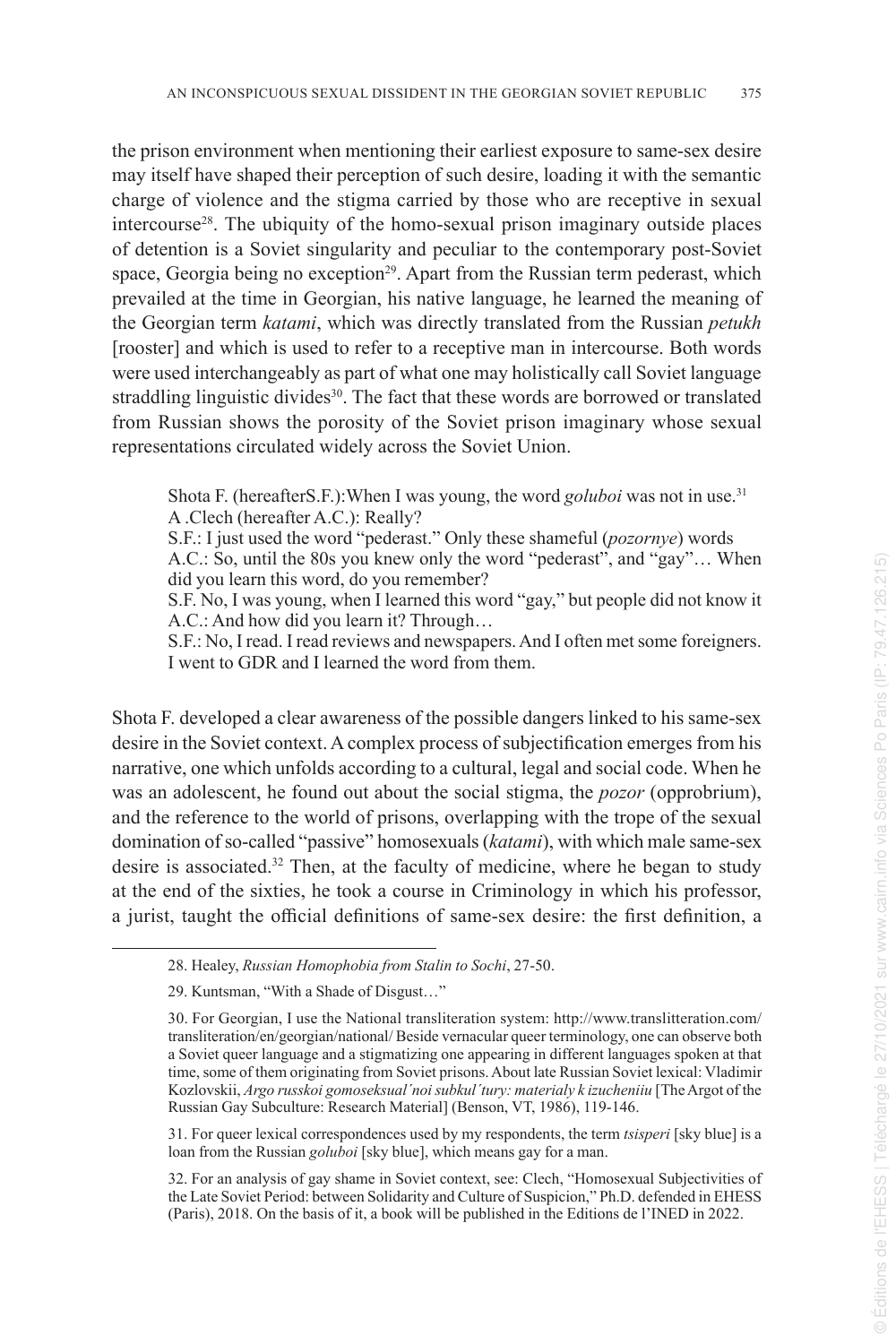criminalizing one, stated that male homosexuality was punishable by law and the second, a pathologizing one, which stated that, in general, same-sex desire was considered as a mental disorder.<sup>33</sup> In the same period, Shota F. subscribed to the journal *Semeinoe zdravookhranenie* [protection of family health] in which same-sex desire was presented as an illness.

His awareness of the stigmatization of male homosexuality, its criminalization, and its pathologization, had consequences for his profession life in terms of the limits it led him to place on his career. As an ever-present menace, this repression contributed to the subjectification process of Shota F. in that it drove him towards the cultivation of personal mechanisms of self-censorship.

#### **Professional ambitions sacrificed for survival strategies**

In the 1970s and 1980s, the communist party succeeded to enlarge significantly its numbers inciting Soviet citizens, especially those from intelligentsia, to become party members.<sup>34</sup> However, during this period, joining the communist party rarely implied ideological adherence or political involvement.<sup>35</sup> Generally, joining the party was a career advancement strategy, since it signified loyalty to the Soviet regime, and could entail surveillance of the communist's family and sexual behaviour. In Shota F.'s case, such promotion might have threatened his personal life by heightening the attention which he received from his colleagues and superiors. More than anything, like my other respondents, he feared the *oglaska*, the public disclosure or exposure of his homosexuality.<sup>36</sup> Shota F., for his part, forbade himself from joining the party because of the fear of personal scrutiny from colleagues or patients on behalf of the authorities which targeted, according to him, mostly those who held prestigious posts:

A.C.: Were you a member of the communist party at that time? S.F.: No, never, never. So many times after my graduation it was suggested that I join, but I didn't want to. A.C.: Why?

<sup>33.</sup> For a better understanding of legal discourses: Rustam Alexander, "Soviet Legal and Criminological Debates on the Decriminalization of Homosexuality (1965–75)," *Slavic Review*, 77, 1 (2018): 30-52. It should be noted that Shota F. did not remember any ideological definition of homosexuality as "foreign" to the proletariat, and, as a result, to the Soviet nation, like many of my Russian and Georgian respondents. However, such definition could exist, see Egor's testimony. Clech, "Between the Labor Camp and the Clinic."

<sup>34.</sup> Ferro, "Y a-t-il "trop de démocratie" en URSS ?" 818.

<sup>35.</sup> Alexei Yurchak, *Everything Was Forever, Until it Was no More*: *The Last Soviet Generation (*Princeton – Oxford: Princeton University Press) 2006.

<sup>36.</sup> Essentially, the fear that homosexuality would be made public derived from the fear of moral judgment (*moral΄noe osuzhdenie*). Clech, "Between the Labor Camp and the Clinic," 19.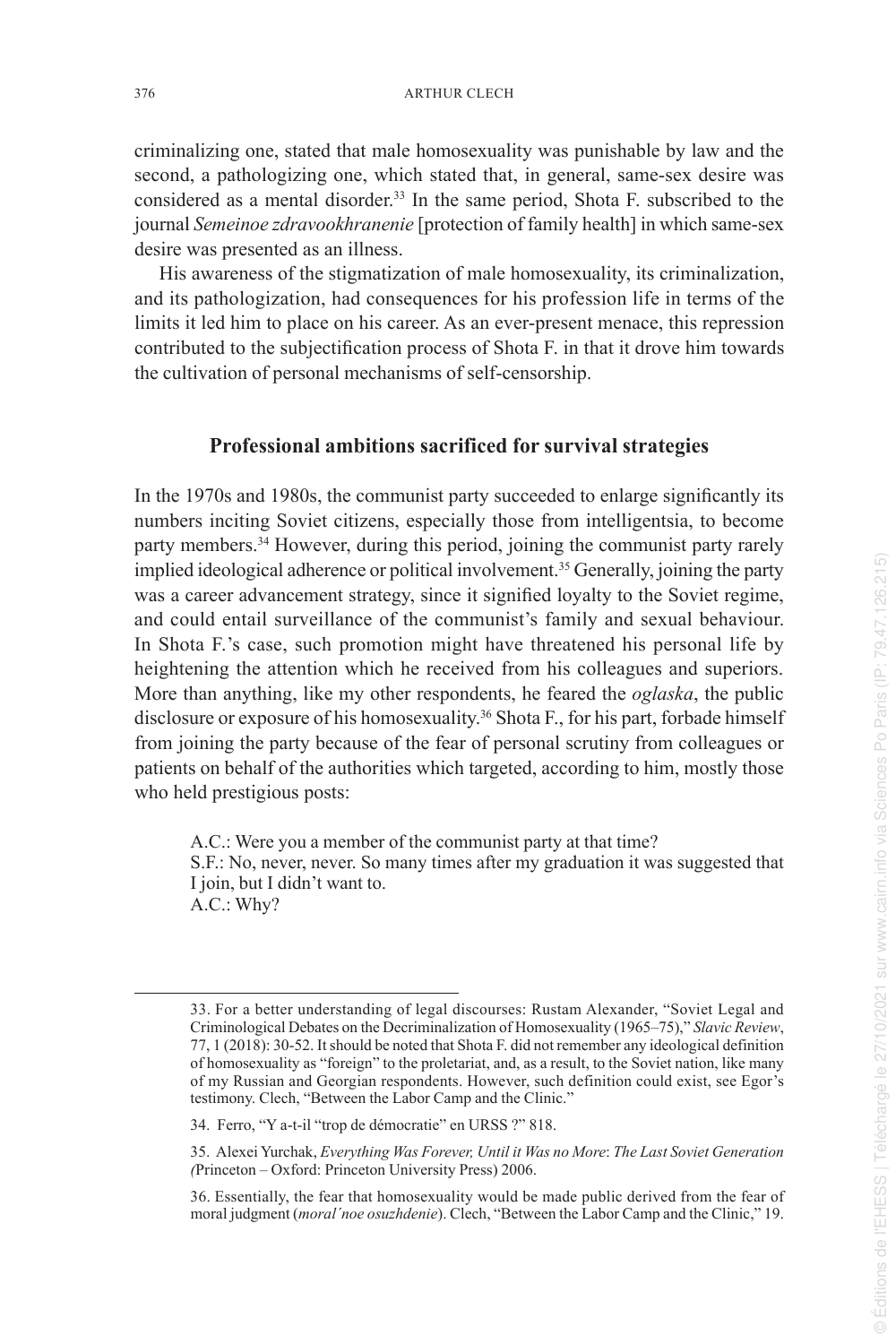S.F.:You know, then they would suggest I become a chief medical officer. But I always thought that if it were discovered, then it would be very bad for me, and if I were a chief medical officer, it would be even worse.

A.C.:If one discovered that you are homosexual, it would have had consequences for your career…

S.F.: Absolutely, yes… And then I thought if suddenly an informer wrote to "somewhere upstairs" (*gde-to naverkhu*)…

A.C.:To denounce you

S.F.:To denounce me, and it would be even worse.

Upward social mobility might be expected to entail social recognition and respectability; in this case, however, promotion would have made him more vulnerable and more subject to social control in that he faced a heightened risk of being reported to the administrative authorities ("*gde-to naverkhu*"), and the consequences would have been extremely damaging. Perhaps this strategy deployed by Shota F. was part of a more general strategy of Soviet repressive realities inherited from Stalinism. Researching medicine in the Gulag, Dan Healey notices, while engaging with the diary of a Gulag doctor of the Stalinist period, that the latter eschewed any form of professional promotion: he refused to take on more responsibilities.<sup>37</sup> Shota F. adopted a similar Soviet avoidance strategy, what I call an economy of vigilance. The respectability of a person with a high social status could be jeopardized not only by stigmatization but by the possibility of exclusion, or at least social downgrading accompanied with a strong pressure to resign. Because of gossip or the fear of blackmail, a person might agree to compromise in order to escape ostracism and the public exposure of his sexuality:

<among his colleagues, there was a researcher in medicine, a member of the communist party >

S.F.: When I saw him, I told him: why did you accept this position? It will be very difficult for you. You like loitering in the toilets to pick someone up, you have so many students who you will not recognize, but they do know you. A.C.: Was he in jail?

S.F.:No, no, he wasn't, he resigned a year later

A.C.: What year was it?

S.F.: It was about 75–78. It was his own initiative to resign.

Shota F.'s narrative might be emblematic of a more general trend when he mentions the risk of shattered professional careers in the case of an outing. He recounts how he implemented avoidance strategies, and why he renounced any aspirations towards executive positions:

<sup>37.</sup> Thanks to Dan Healey for sharing his data: Nikolai Alekseevich Glazov, *Koshmar parallel´nogo mira: zapiski vracha* [Parallel world nightmare: Doctor's notes] (Novosibirsk: Iz-vo Novosibirskoi gos. obl. nauchnoi biblioteki, 1999), 51, 73, 115, 119, 158, 175.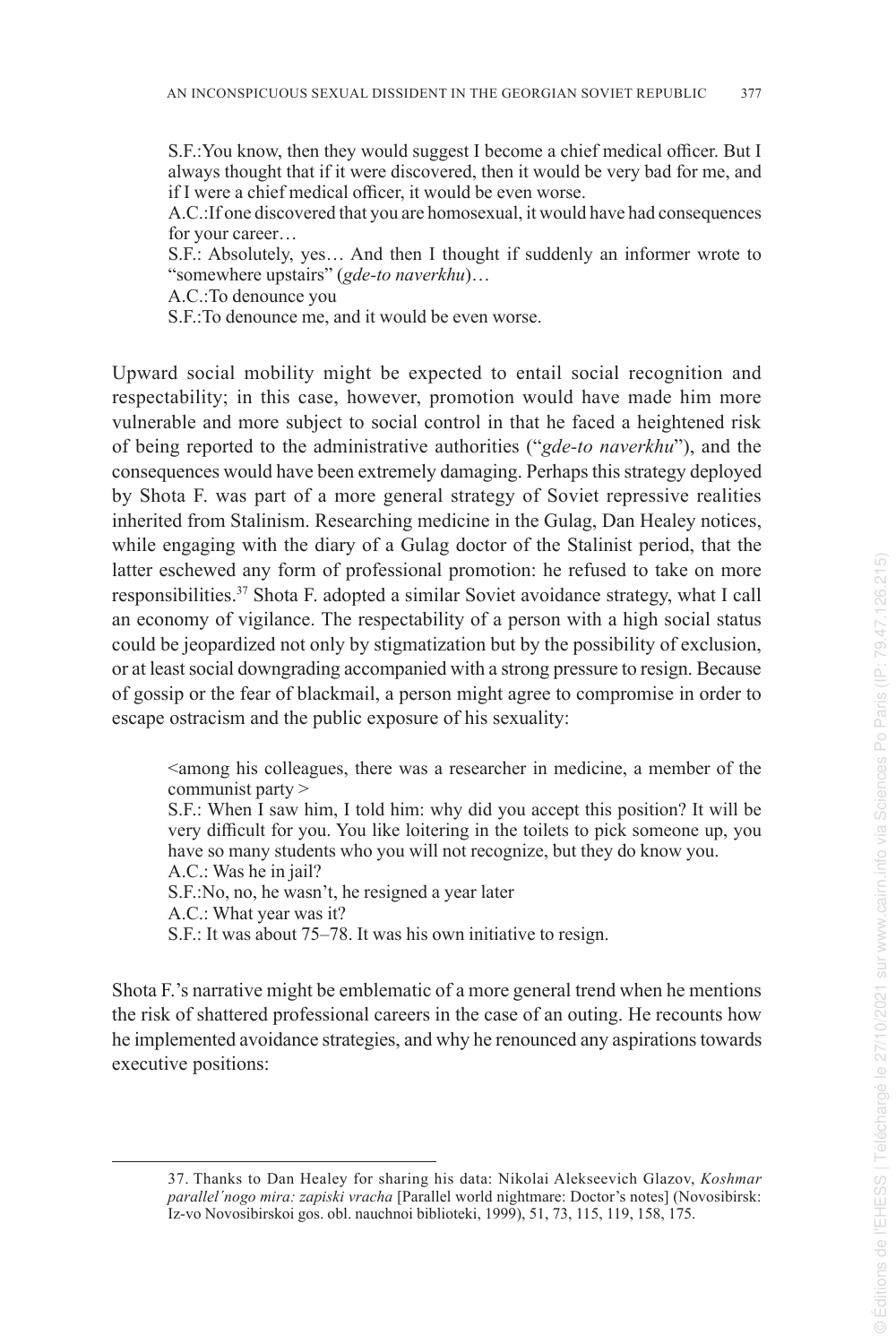You know, that's why I didn't want to be a head physician or to work in the ministry of health. Because the higher you climb the career ladder, the more people are interested in you and in your personal life. And I didn't want that interest.

To escape this threat, Shota F. like others among his peers including one of his colleagues, consciously refused promotions. Subjectification is at work precisely in self-censorship, in his refusal to join the Communist Party, which therefore conditioned his career choices. Censorship was evident in the choices of someone who benefited from the apparent respectability associated with the status of being a married man or a father:

S.F.: I have one friend, he's also a doctor, he has a high-pitched voice like women have. And he told me—he was a chief medical officer in a hospital—: I was offered the position of the head physician, and I didn't want to accept it, because of my voice. He has a wife, two children. A.C.: And he was homosexual? S.F.: Yes, and we are still friends.<sup>38</sup>

It is worth stressing that what was questioned was not only the same-sex desire of Shota F.'s friend but also his way of experiencing masculinity. In other words, not only same-sex desire but also a prescriptive gender norm regarding masculinity (here the pitch of his voice) could be sufficiently oppressive to push individuals to avoid professional promotion so as not to be exposed to the scrutiny of the public.

## **Denying or disqualifying social and sexual differences in a putatively egalitarian society**

The late Soviet period has a singular relationship to the expression of differences in social status and sexuality, and the way in which Shota F. articulates such differences is telling. Although, according to the doxa, they were destined to disappear, social differences had diversified and stabilized and hardly corresponded to the rigid official definition of a Soviet people divided between the intelligentsia and proletariat. During interviews, individuals who lived their same-sex desire in the USSR tend to reproduce a Soviet discourse that aimed at erasing existing social hierarchies, or even at denying their existence. Sexuality in general, and same-sex desire in particular, were also taboo, creating a lack of an appropriate vocabulary for the discussion of such issues: only the Russian obscene language—the mat—expressed it, and its use was a marker of social and gendered status.

Social and sexual differences are thus ambiguous: they are either denied or when mentioned, immediately disqualified so as to avoid conferring on them any form of

<sup>38.</sup> Notably, the category of bisexuality is not considered here.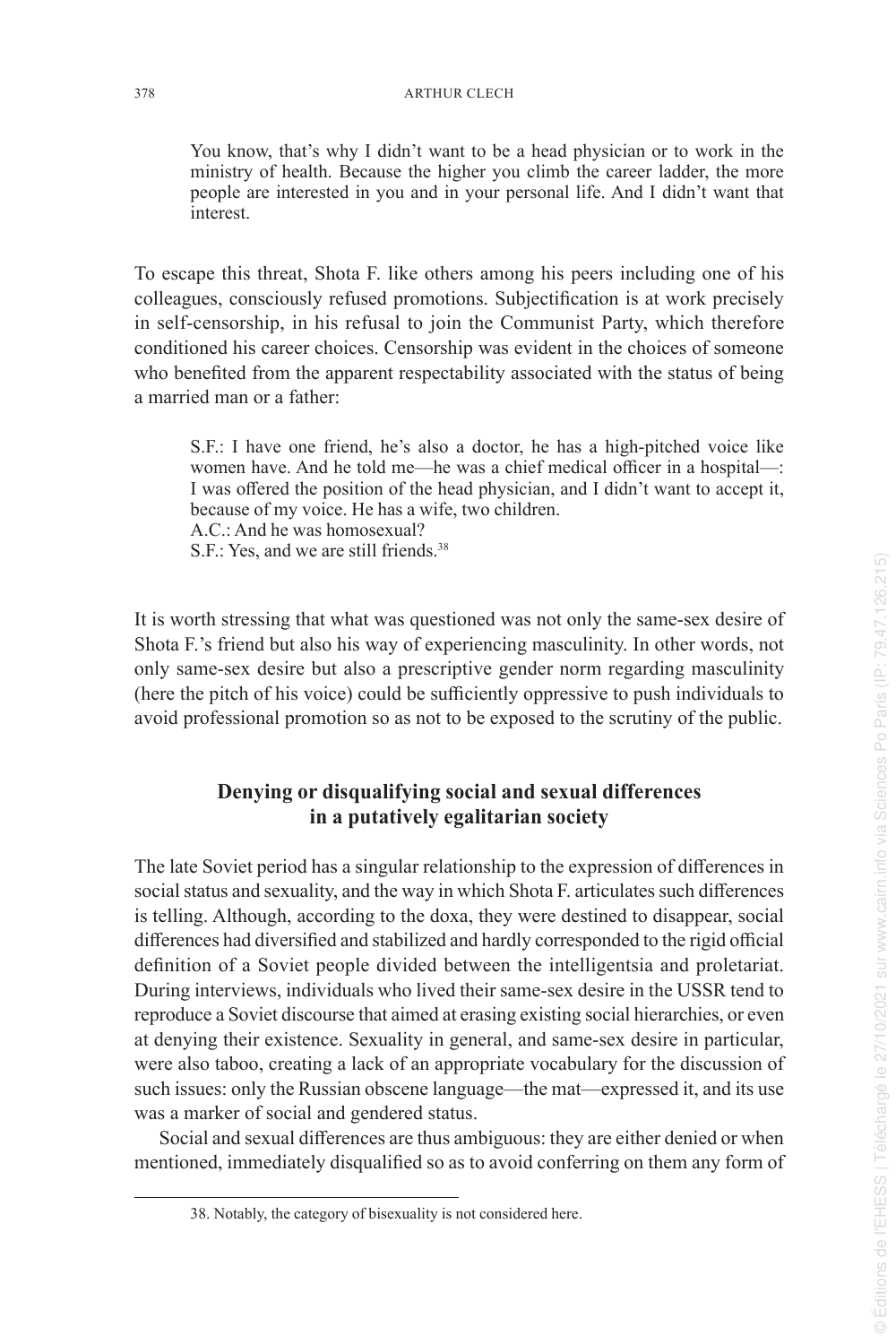social existence. For two individuals of comparable social status, shared same-sex desire could be a source of solidarity, irrespective of age difference: for instance, "one of my mother's classmates was a school principal, he was gay <anachronistic use of the term>. And we were friends. Everyone knew each other, almost everyone." In this regard, he emphasizes the interconnection between people in Georgia, even in a big city such as Tbilisi, which takes us far from the characteristic anonymity of Russian Soviet big cities like Moscow and Leningrad: "I went to school there, I was born there. I know almost everyone. Even here <in Tbilissi>, I know almost everyone, although it's a big city. And there, even more so."

The social differentiation silenced in the Soviet public discourse could, of course, be articulated in private circles. The people Shota F. met at this time belonged to a rather homogeneous social milieu, which he felt needed explanation:

S.F.:I knew about 20, or 30…. I would be lying if I told you that they were from peasant or workers' milieu.

A.C.: Yes, I just wanted to ask you about it, even if you had intercourse with them…

S.F.: No, you know, the thing is I didn't communicate [*obshchat´sia*] with them. If I lived in a village, I would be in touch with peasants, probably. Do you understand? If I worked in a factory, certainly, I would be in touch with workers.

Nevertheless, he reports having had intercourse with a bus driver and with a taxi driver:

S.F.: You know, I had intercourse with peasants, with workers, or a bus driver. The important thing is not whether you have a degree or not, you have to be an *intelligentnyi* person, an interesting person… I had an affair with a bus driver, we went out in the evenings.

Typically, presenting himself as a member of the intelligentsia, he claims a particular code, on the one hand, while refusing to express social contempt, which would itself run counter to this code, on the other. Also, by the same token, he reproduces a discourse common to the intelligentsia of that time, aspiring to valorize the interiority of the subjects rather than rely exclusively on markers of their social status. While insisting elsewhere on the "spiritual qualities" (*duhovny'e*) of the intelligentsia, he explicitly refuses to reproduce the official definition which tended to limit its membership—whether creative or scientific-technical—to well-educated individuals. Rather, Shota F. talks in terms of *intelligentnost´* which refers mostly to individual qualities rather than a more general term of intelligentsia as a social group.<sup>39</sup> By so doing, he rejects the category of social status affiliation for defining an individual because of its perceived narrowness as a sociological category: professional belonging does not serve to define a person. His discourse is characteristic of the

<sup>39.</sup> Iurii Mihailovich Lotman, *Kul* ´*tura i intelligentnost´/Vospitanie Dushi* [Culture and ethos of the intelligentsia/ Education of the Soul] (SPb.: Iskusstvo-SPb, 2003), 499.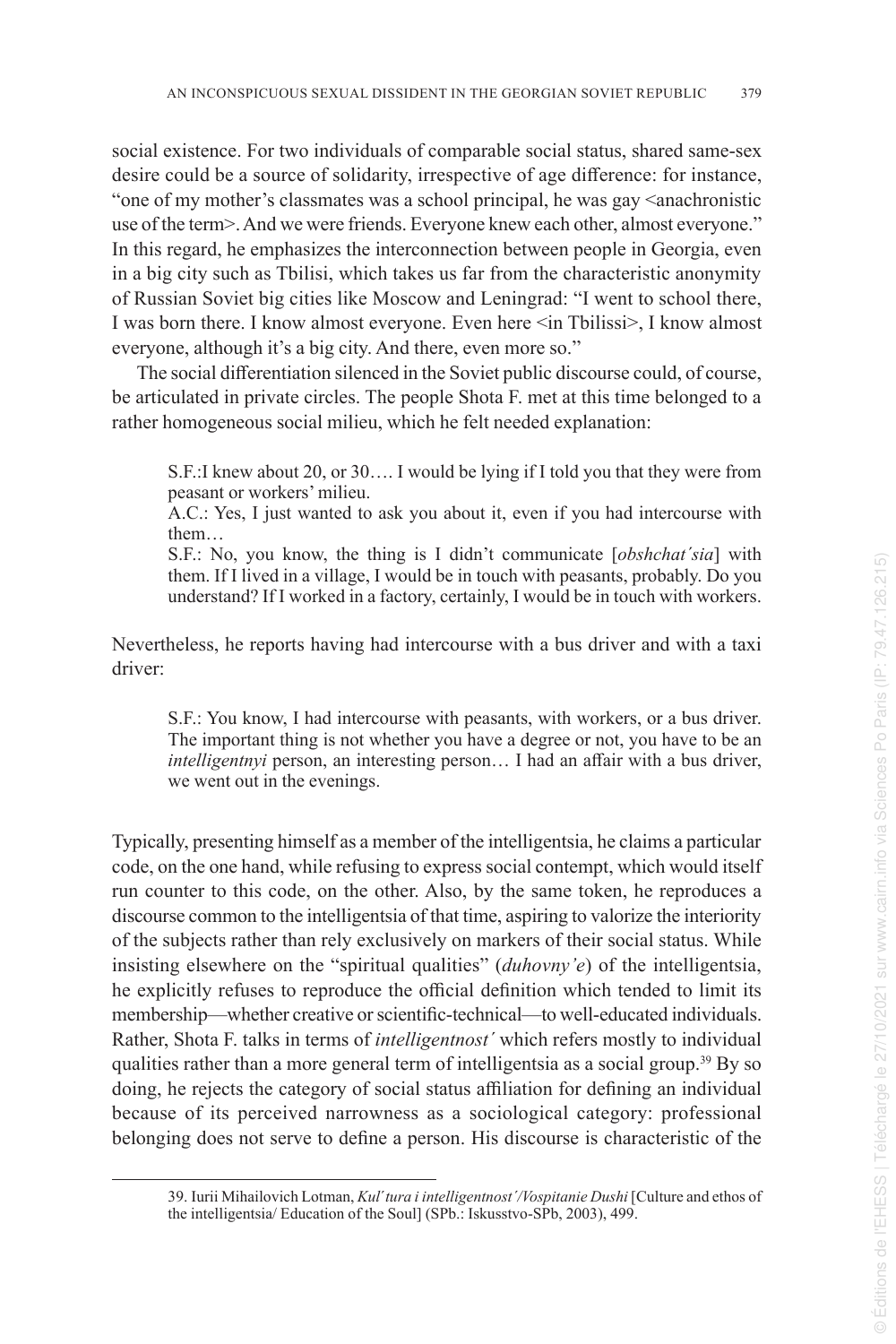intelligentsia in its aversion to the objectification of human beings, an objectification that the intelligentsia attributed to Marxist ideology as it was understood at that time in the USSR. His denying or disqualifying social stratification will play a significant role in his narration of the incident involving police interrogation.

## **Questioning by the police and escape to Tbilissi**

In a forest<sup>40</sup> not far from the city, two policemen questioned Shota F, right after he had had sexual intercourse with a taxi driver:

It was in 1975. We were fucking (*trakhalis'*) in the forest. Suddenly, a police car approached us, and they caught (*vziali*) us. […] The policemen could not have seen the sexual act. It was the end. We were putting our pants on. But, of course, the fact itself, and besides, it occurred in a forest, certainly, it was enough… No, if they had performed expertise, they, certainly, would have found out. But in the end, they turned out to be good people.

This confrontation with the police entailed the possibility of being condemned for sodomy. For obvious reasons it represented a significant event in his life, one which made him aware of the urgency of escaping from the town where his sexuality put him in danger. Shota F. chose to move to the capital city Tbilisi, which afforded him greater anonymity:

Then my supervisor was informed. My supervisor was informed <he insists on this repetition>. But, maybe, he didn't want to do it, but he was forced to do it, the police forced him, but he just alluded to it  $\leq$  to the questioning by the police $\geq$ . And I immediately understood what he was referring to. And it convinced me to immediately exchange my flat for a flat in Tbilisi.

Repression was based on social control at the workplace, social and economic life being tightly woven around it: compared to capitalist societies, in the USSR the workplace seems to have played a more holistic role in allocating individuals a place in society. Furthermore, this repression was carried out according to modalities characteristic of the late Soviet period, not through the official organs of repression, but mostly through the mediation of professional hierarchies: the police phoned Shota F.'s supervisor. Without being open about it, his immediate superior favoured a more discreet or implicit forms of criticism.

This narrative shows that, in some cases, despite the severe penal framework, there were nevertheless degrees of application: the police questioned Shota F. but

<sup>40. &</sup>quot;In smaller cities and towns, where there was unlikely to be a full-fledged cruising area, or *pleshka*, similar city parks and pathways in wooded areas must often served the same purpose." Schluter, *Gay Life In The Former USSR*, 93.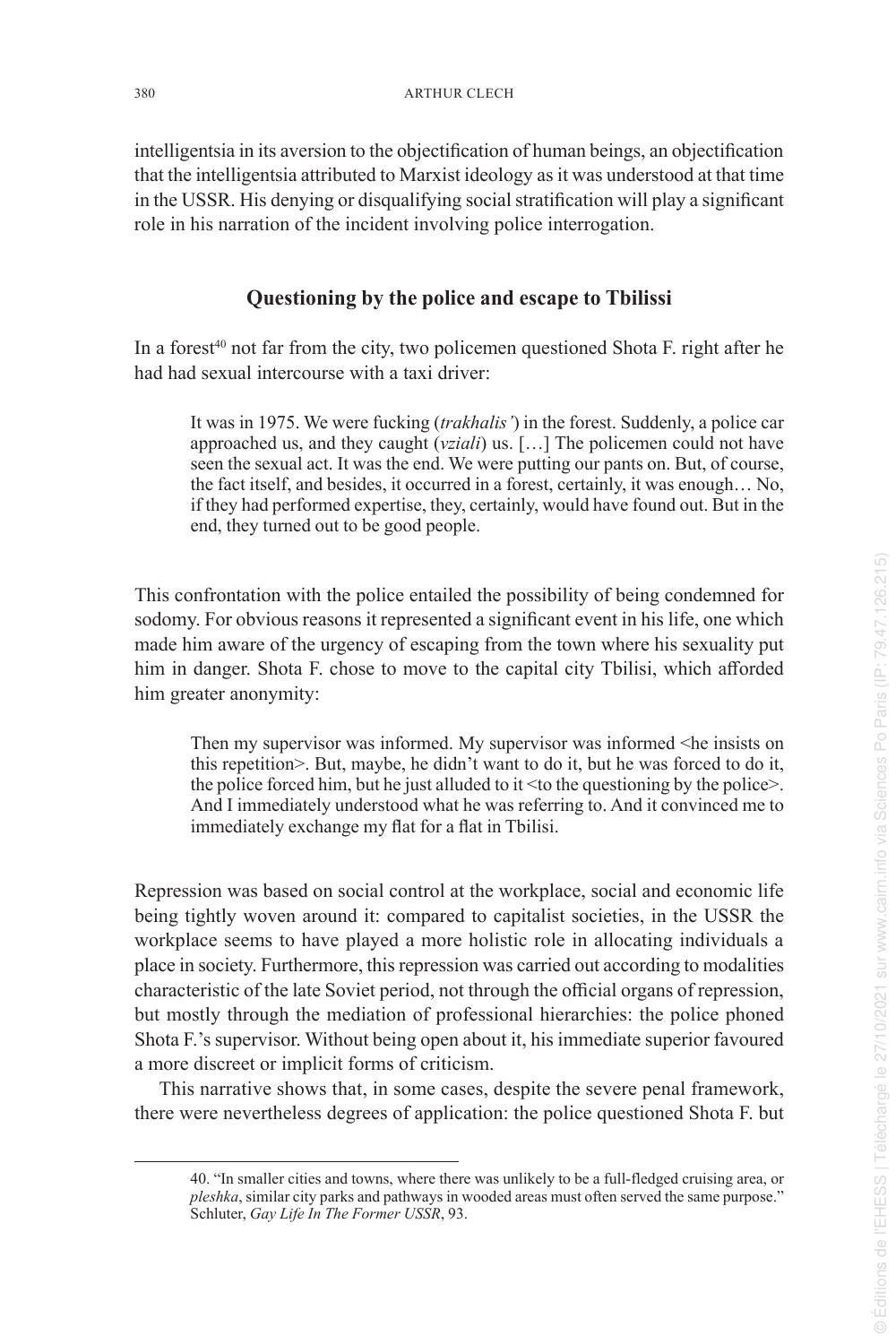they did not put him in jail. Shota F's social status may have protected him from legal proceedings. Nevertheless, his supervisor at the hospital spoke to Shota F. even if he did so with deference, perhaps in recognition of their shared belonging to an intelligentsia which prohibited any explicit discussion of personal sexual life:<sup>41</sup> members of the intelligentsia understood each other's desire to protect their private life (*chastnaia zhizn*) from collective examination.<sup>42</sup> As homosexuality was officially castigated, it was safer to be silent about it, in order to protect the integrity of a personal sphere which, concomitantly, was given wider scope during the late Soviet period.<sup>43</sup> Speaking out about homosexuality could take place only in the register of public blame.<sup>44</sup> This particular supervisor did not choose humiliation—since any explicit reference to Shota F.'s same-sex desire would be perceived as degrading, especially coming from another man. Shota F. speaks of the discreet way his superior exercised his authority with gratitude, and as a result does not want to judge him from a moral standpoint. Shota F. indeed justifies his superior's behaviour because it remained consistent with his professional ethics as well as that of the intelligentsia.

Similarly, his judgment of the police does not betray any trace of resentment or outrage at any injustice inflicted upon him. On the contrary, he personalizes their relations, considering that he had dealt with "good people":

A.C.: And the policemen, they didn't do anything…

S.F.: No, they didn't… (They haven't written anything…)

A.C.: They just asked you…

S.F.: Yes, yes. No, when they learned about my work and who I am, they, probably informed my supervisor.

A.C.: So they just questioned you? How did it happen?

S.F.: He… No, no, it happened in a car. They took me to their car, separately, they interrogated me. I told them all the truth, where I worked, who I am, and they released me, then they took him <taxi driver>, certainly, they also tried to find out who he was. But he was a nobody, he was a taxi driver. A beautiful boy. It was his initiative…

A.C.: And they released you immediately... S.F.: Yes, yes.<sup>45</sup>

<sup>41.</sup> Clech, "Des subjectivités homosexuelles dans une URSS multinationale," 99-100.

<sup>42.</sup> *Chastnaia zhizn*´ [private life] had assumed a negative connotation since the October Revolution because it was considered as external to the collectivity while *lichnaia zhizn*´ (personal life) was valued because it was associated with the development of *lichnost*´ [personality] within it. After Stalinism a new "liberal" ethos of the intelligentsia emerged that maintained some Soviet features. Malte Griesse, *Communiquer, juger et agir sous Staline: la personne prise entre ses liens avec les proches et son rapport au système politico-idéologique* (Francfort-sur-le-Main: Peter Lang, 2011). Oleg Kharkhordin, *The Collective and the Individual in Russia: Study of Practices*  (Berkeley: University of California Press, 1999); Igal Halfin, "Sintaksis bol´shevistskogo sub´´ekta [Syntax of the Bolshevik subject]," *Ab Imperio*, 3 (2002):406.

<sup>43.</sup> Pinsky, "Subjectivity after Stalin, Russian Studies in History," *Journal Russian Studies in History* (20 March 2020):79-88.

<sup>44.</sup> Stella, *Lives in Soviet and Post-Soviet Russia* , 50, 51. Zhabenko, "'Lesbiianstva ne bylo!'…," 89.

<sup>45.</sup> Shota F. does not know what happened then to the driver.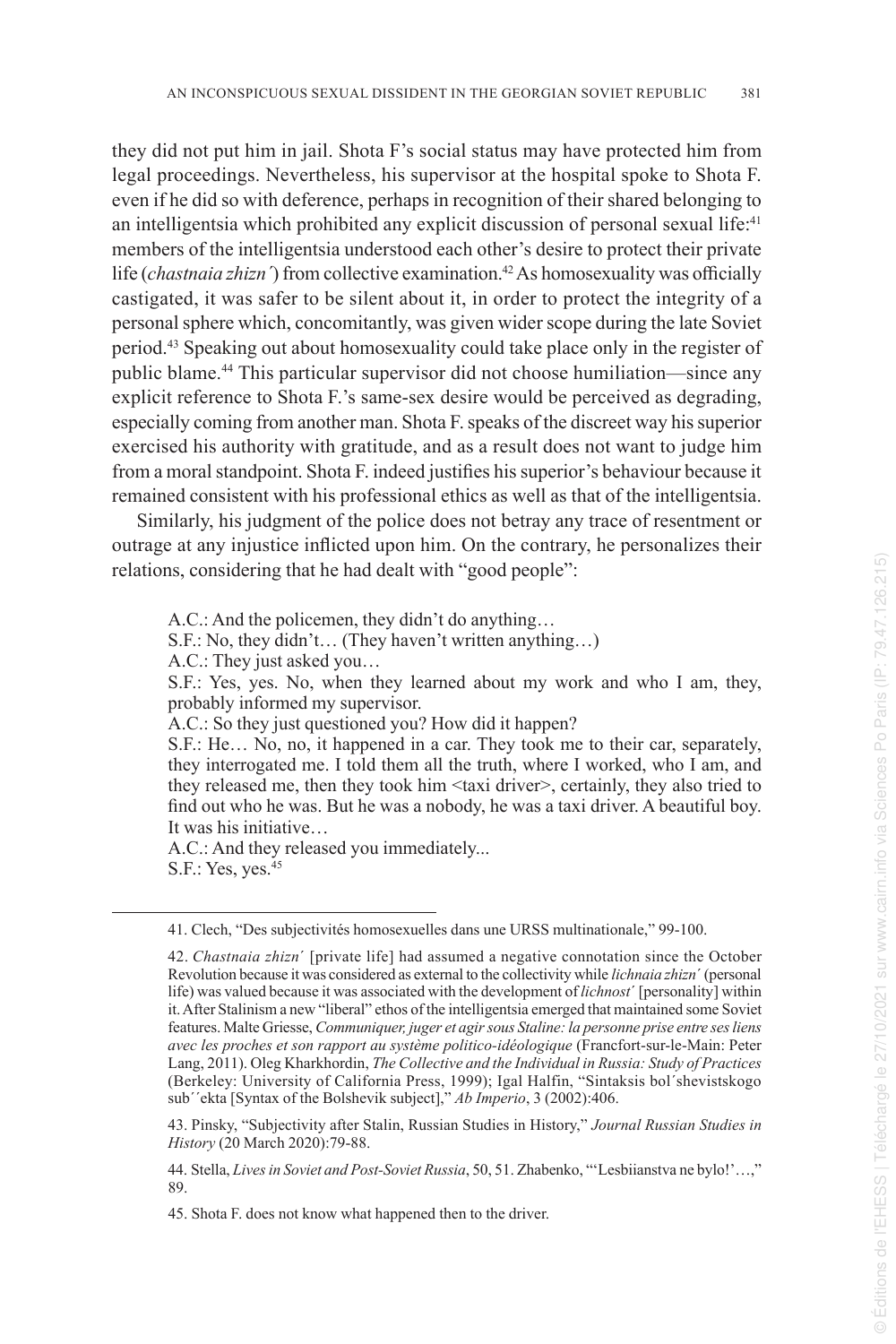He shows that both he and the police had a keen awareness of the social stratification that prevailed in the Soviet Union: the taxi driver "was a nobody," for Shota F. just as he was for the police. As a doctor, Shota F. was perceived by policemen as "someone." While it is not possible to prove here that the repression of same-sex desire varied according to the social position of the victim in Soviet society, suspicion is framed in social class categories that are shared by both Shota F. and the policemen.

From my interview with Shota F., it is difficult to restore the perception of the policemen and the logic that presided over their actions. The fact that the police showed some zeal in informing his superior does not, however, lead Shota F. to castigate them in a moral sense as individuals. For him the police as an institution was responsible for directing his supervisor to summon Shota F. :"It was the police who had forced him." There is an understanding of the event that allows for a disembodying of the specific enactment of repression, as if the institution itself could function autonomously, independent from the will of its agents. In his narrative, Shota F. tends to separate his peaceful questioning by the two policemen from the moment when the police referred the incident to their superiors. The first is understood through a moral and individual prism that allocates the police officers a "good" role while the second is interpreted as a depersonalized form of threat.

This is how this threat of punishment, violence at a symbolic level, in other words, when delegated to the institution, appears subjectively more bearable and does not give rise to a feeling of injustice. This same feeling of injustice could, inversely, be transferred onto the sexual partner. This reversal of accusation is forged in Soviet modalities within a particular culture of suspicion which had been promoted since Stalinism.

#### **Social differences and the culture of suspicion**

Like most Soviet citizens, Shota F. seemed loyal to the regime. All the more so since he had contacts in the Georgian Communist Party of his hometown: "I knew the members of the central committee, with the City Council. My former classmates worked there, my friends, that's why I was in touch with them." Moreover, he was one of few Soviet citizens allowed to go on vacation several times to the GDR.<sup>46</sup> His relatively high status did have an impact on his perception of social relations. In this interview, he reveals an attitude found among other interviewees claiming to be members of the intelligentsia. Shota F. identifies informers among the men who assert their same-sex desire in public spaces: they were more visible that Shota F. himself, and he supposed that their lack of concern over their visibility implied they didn't fear repression unlike the vast majority of Soviet homosexuals. It is for this reason that he concluded that they might have collaborated with the

<sup>46.</sup> His request had to be checked by the KGB and supported by his supervisor.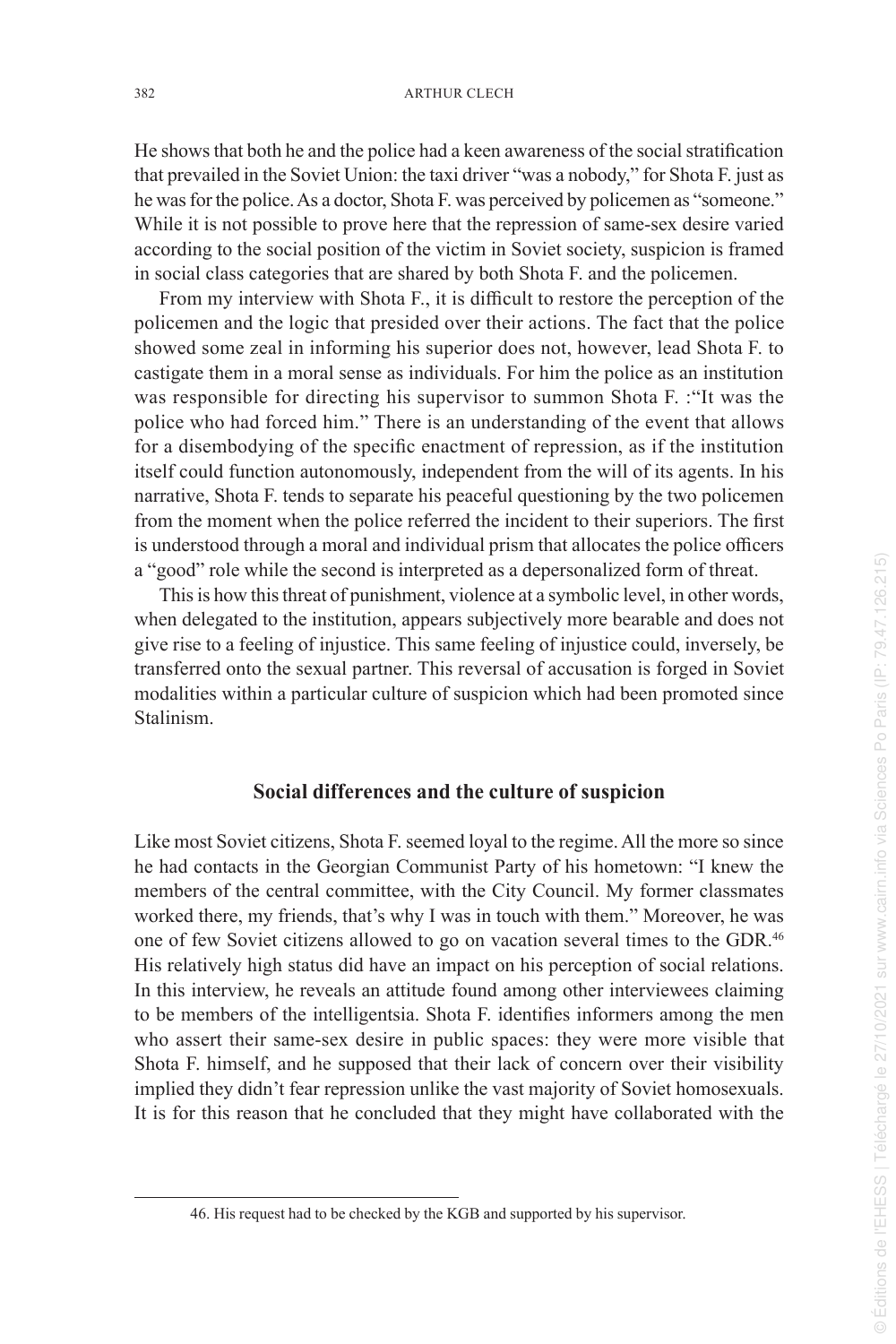KGB.<sup>47</sup> He points out what he deems to be their "vulgarity," described in terms of affectation of manners or effeminacy coupled with a lack of education and culture. In the characteristic terms of the late Soviet intelligentsia, semiotician Yuri Lotman described the lack of *intelligentnost´* in terms of shamelessness (*besstydstvo*).<sup>48</sup> In the case of Shota F., his suspicions are directed to a person with whom he shares a same-sex desire but from whom he was separated by social differences:

A.C.: And you stopped communicating with this taxi driver? S.F.: With whom? He… He wanted me again. But after that, I didn't. Because I had a feeling that, maybe, he was an informer. Do you understand?

It could be an expression of prejudice on Shota F.'s part toward a less educated person, he thought he was likely to be instrumentalized by the authorities. Many oral and written testimonies report that the police and the KGB recruited informers and agents provocateurs among men whom they had previously interpolated as Shota F. and the taxi driver had been. But Shota F. does not suspect his colleagues nor other members of the intelligentsia: this would mean dissociating himself from a social class with which he feels a strong sense of belonging, despite the fact that the recruitment of informers was carried out within all social circles, as evidenced by the case of a famous poet Gennadij Trifonov forced to collaborate with the KGB in the second half of the 1960s.

The need to protect one's public reputation characterizes the attitude of the intelligentsia towards body and sexuality. Its claim of the exemplarity of "intellectual independence" and "morality" could be weakened as soon as the suspicion of homosexuality arose, a precariousness which in turn could be exploited by the KGB. Moreover, homosexuality was perceived as a threat which on a symbolic level evoked the violence of labour camp, the only place where same-sex desire attained any degree of visibility in the Soviet Union. Indeed, the literature on labour camps produced a discourse which presents similar features: openness about same-sex desire, between men or women, was possible only in the camps but not for members of the intelligentsia. It was seen by the latter as morally and aesthetically degrading and associated with the lumpenproletariat, or more generally with the proletariat. Political prisoners were held together with common criminals and were introduced to their world. To prove that they had nothing in common with people of that sort, who were portrayed as animals or monsters, they had to demonstrate their moral and aesthetic superiority, an injunction which made any public show of sexuality impossible: they had to protect themselves from the element of "vice" which such a show would suggest. The first expression of violence was its visibility, in itself

<sup>47.</sup> They did not hesitate to "make a show": this expression suggests a moral judgment on the alleged exhibition by these men of their homosexuality. In expressing their same-sex desire openly, they contravened the ethics of restraint to which the *intelligentsia* was beholden. Clech, "Des subjectivités homosexuelles dans une URSS multinationale," 99; Clech, "Between the Labor Camp and the Clinic…," 27-28.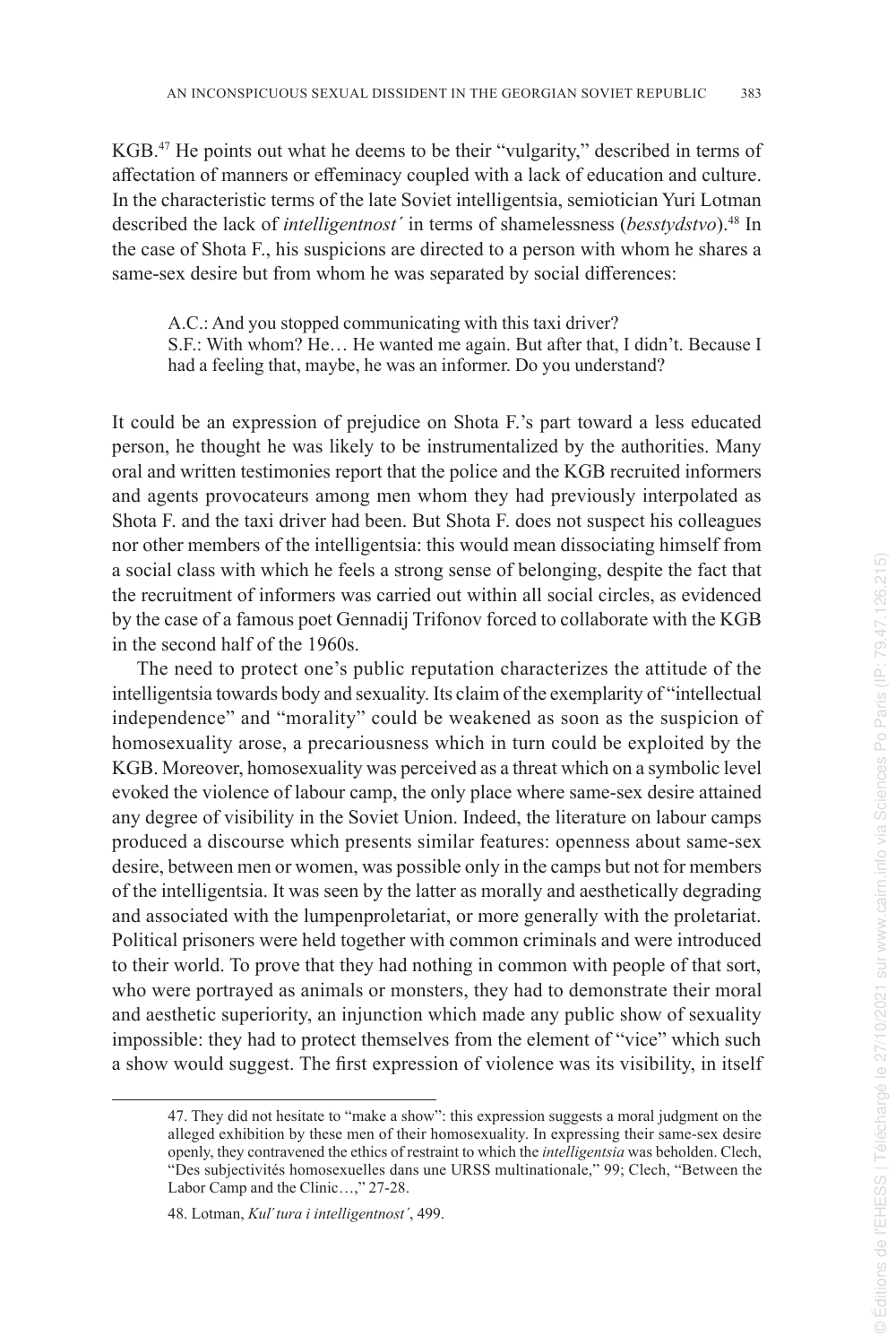considered as a force of corruption; or even as a threat to their social identity, to their belonging to the intelligentsia.<sup>49</sup>

A culture of suspicion allowed the authorities to exercise social control, breaking up solidarity among sexual dissidents who could not thereby produce a positive discourse relating to their individual or collective identity, nor a discourse grounding any claim to inalienable rights. Besides, criminalization of homosexuality contributed to its clandestinity and, indeed fostered its isolation, even among Soviet dissidents. The latter, some of whom professedly adhered to nationalistic, religious, and therefore often patriarchal codes of behaviour, never expressed solidarity with sexual dissidents. The dissidents' strategy of transparency did not fit well with the fear of being outed themselves.

#### **Outing in public space: The fear of informers**

The social control of men who expressed same-sex desire is crystallized in the figure of the informer, the fear of which contributed much to their atomization. This control, concentrated around the figure of the informer, is perhaps a legacy of Stalinism which set about to undermine all forms of solidarity, even within the working class.<sup>50</sup> It cultivated an environment within which public space was considered a source of danger: this is where you could be betrayed, especially in the Soviet queer cruising space par excellence: the "*pleshka*."At the end of the 1970s, in Tbilisi, a trolleybus station next to a metro station was one of these spaces:

S.F.: One day, I was standing next to the metro station Rustaveli, and there was a *pleshka*, where were gathering those (*ėti*), and where there was all of that. And one acquaintance, he was a prosecutor in a quarter of Tbilisi, his acquaintances, his friends, I also knew him, they were standing… I never went to speak with those people. I always…

A.C.: People who went to the pleshka, for you it was…

S.F.: Yes, yes, it was not so interesting, of course. And suddenly… I stood apart. A policeman went around. He called him… yes, one of them approached the policeman and said… Yes, to the policeman, and pointed the finger at me and said: "You know, he sucks dick."<sup>51</sup>

A.C.: And he showed…

S.F.: Yes, he showed me, and he approached me, the policeman, he took me aside, and told me that this person said that. And then, he asked where I worked, and I told him all the truth. And he released me. No more conversation.

A.C.: And he didn't record your particulars.

S.F.: No, he didn't ask for my family name, he didn't ask anything.

<sup>49.</sup> Zhuk, *Russkie amazonki*; Kuntsman, "With a Shade of Disgust…"

<sup>50.</sup> Donald Filtzer, *Soviet Workers and Stalinist Industrialization: The Formation of Modern Production Relations*, 1928-194I, 1986.

<sup>51.</sup> Maybe a translation from an insult in Georgian: *q'lis mts'oveli* (cocksuker).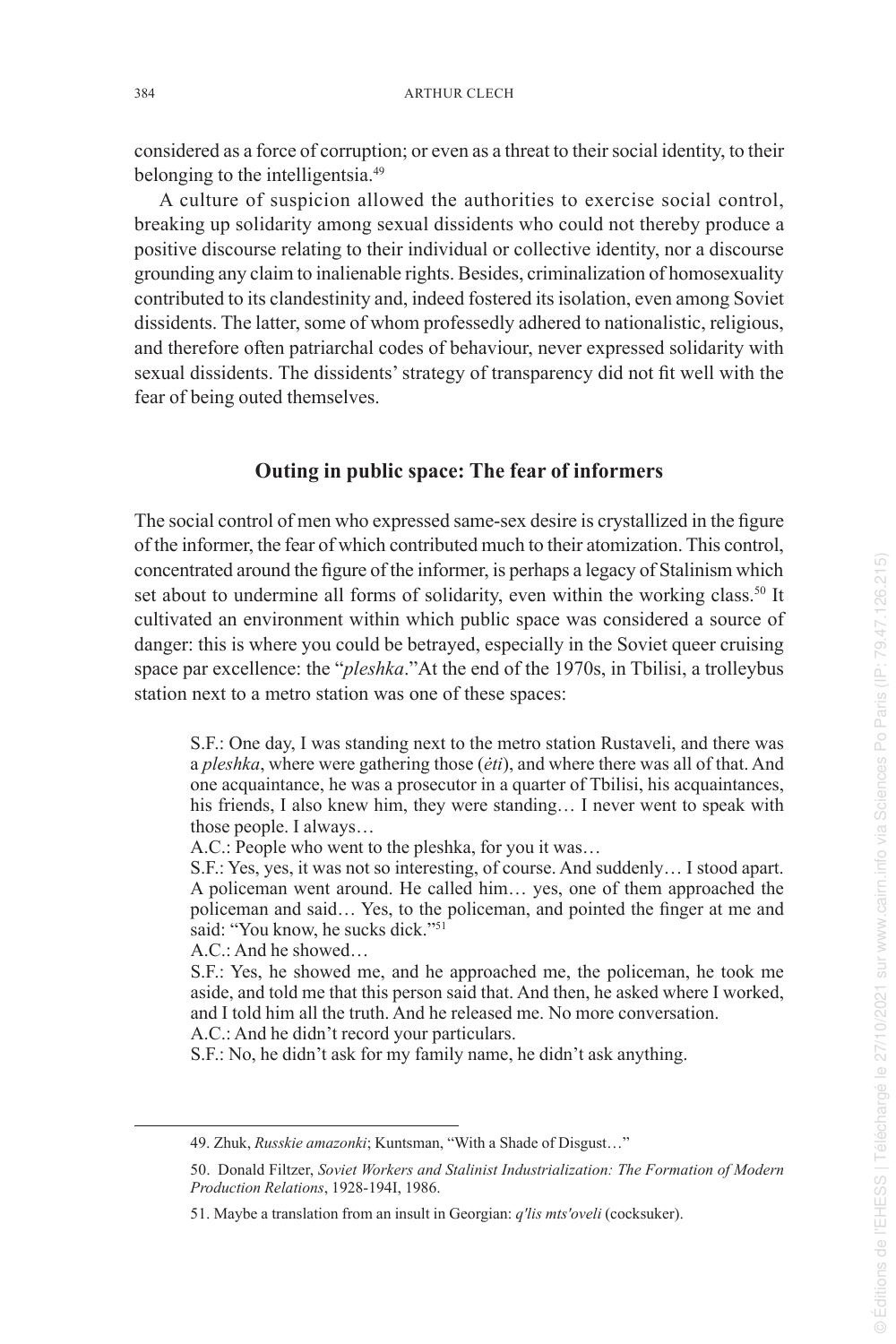At first glance, the role played by the prosecutor in this story does not fail to surprise the reader. On closer inspection, in the USSR, a prosecutor had to be a member of the party and benefited from social recognition. In this case, according to Shota F., he was a corrupt prosecutor.<sup>52</sup> Shota F. does not perceive this man as a member of the intelligentsia: what this prosecutor represented, his proximity to the state and the suspect origin of his wealth were at odds with the moral values of independence, probity, and decency held dear by the intelligentsia.<sup>53</sup> That this prosecutor could go to a *pleshka* without showing the same vigilance as Shota F. indicates a high level of indifference to the risks involved. Such visibility appears to sit uneasily with his (high) social status until we understand that it was allowed to him in exchange for informing against his peers. In this narrative, the same *dramatis personae* emerge as in the case of the police questioning described earlier: the policeman who does not perform his official duty, and the figure of the informer. As a doctor and therefore respected figure, Shota F. was once more protected against arrest. Notably, his professional identity, as a doctor is, according to him, his only true identity ("I tell him the whole truth"); not his same-sex desire.

The interview reveals a strong sense of belonging to a milieu of doctors whose solidarity he praised. On several occasions Shota F. used a collective "we" to affirm shared solidarity among doctors with statements such as "I felt better among the doctors," "we <he and the other doctors> stood together." This sense of belonging to a professional body supports the existence of a strong professional identity. At the same time, he never entertained the notion that sharing a same-sex desire could be a source of social identity and denied any form of community with other homosexual men.

Like other Russian or Georgian respondents, Shota F. didn't directly fear the application of the Georgian and Russian Soviet antisodomy articles. To understand why, I raised the subject of Sergei Parajanov (1924-1990), the famous film director, an Armenian from Tbilisi. Parajanov was twice sentenced under antisodomy laws: in 1948 in Tbilisi and 1973 in Kyiv. The second sentence was pronounced while Shota F. was already practising as a doctor. Officially, he was condemned not only for "sodomy" but also for "sodomy with the use of force." Shota F. thought that he had no need to worry about penal prosecutions because he had engaged only in consensual sexual intercourse. He further emphasized that he had never been involved in relations with minors.<sup>54</sup> His implicit message was clearly that sharp distinction was to be drawn between himself and Parajanov who was accused of

<sup>52.</sup> The informal economy and corruption, especially within the judiciary, is a salient feature of the late Soviet era, and it is even truer for Soviet Georgia. Suny, *The Making of the Georgian Nation*, 293-313.

<sup>53.</sup> A prosecutor is a bureaucrat, and should not be confused with the intelligentsia. George Konrad and Ivan Szelenyi, *The Intellectuals on the Road to Class Power* (Brighton: Harvester Press, 1979).

<sup>54.</sup> KGB set ambushes by recruiting minors with a pre-existing judicial record to compromise those who disturbed the regime, or asked neighbors for false testimony. Lev Samoilov (L.S. Klein), *Perevernutyi mir* (SPb.: FARN 1993), 6.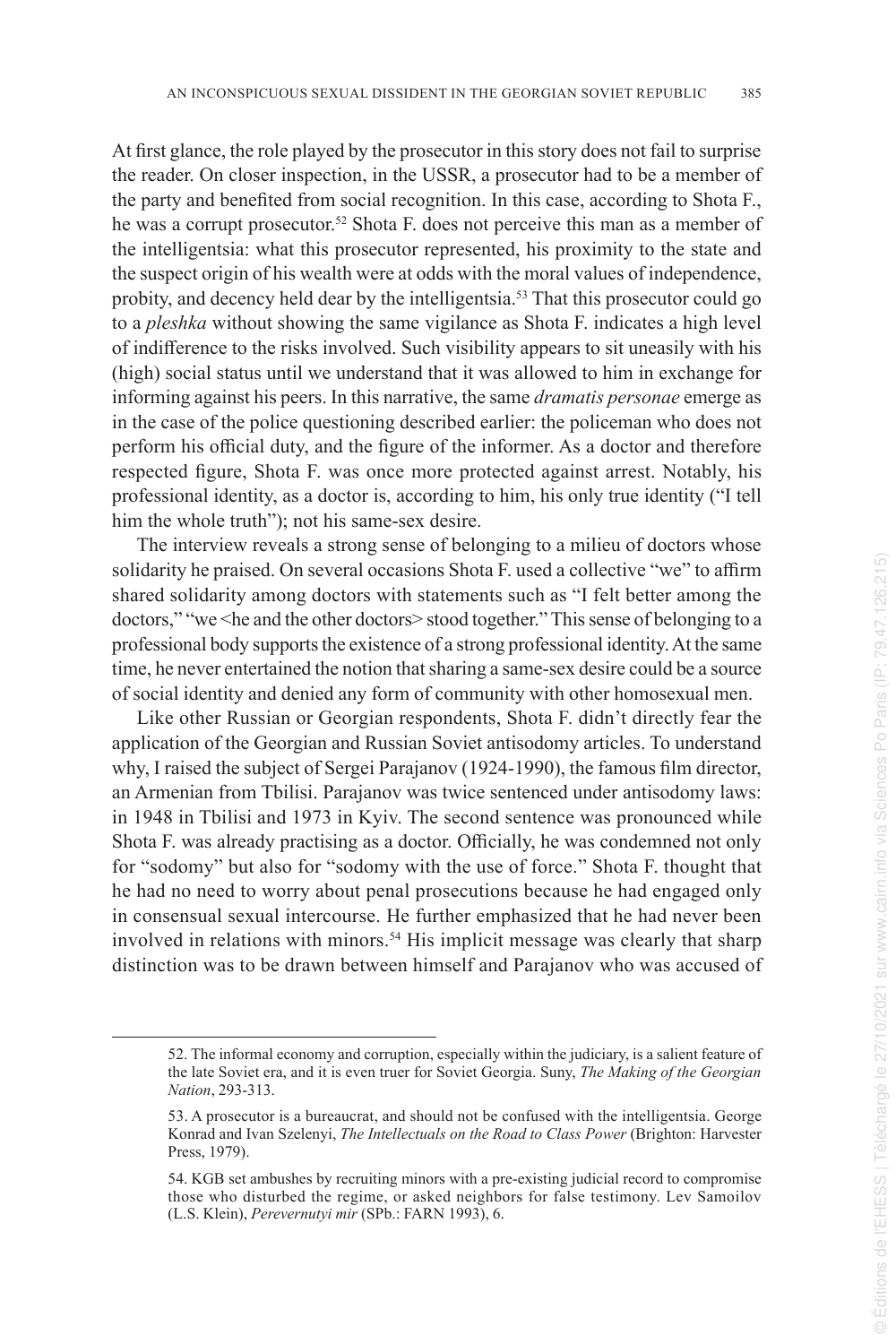raping a member of the Communist Party. While Shota F. was aware of the lack of any basis for the accusations against Parajanov, it seems that this case did not worry him:

S.F.: They could not accuse me of paedophilia. So what did I have to fear? Why would they single me out?

A.C.: And in his case, you think that it was paedophilia?

S.F.: No, it probably wasn't, but, certainly, he spoke so openly about this issue and he acted so openly that, maybe, it was… And he was such a good filmmaker and he could be free in making films the way he wanted to, it must have played some role in his arrest.

A.C.: And that's why it could not concern you

S.F.: Yes, it was enough <for arresting him>. . . He crossed the accepted limits. He was so free, he spoke about it to everyone that he loved doing it.

Parajanov's imprisonment is explained in terms of what he 'spoke', or his prolixity, and in what he 'did', or in his flamboyance under the public gaze: "He spoke to everyone that he loved doing it." He appears to single out the element of visibility as the target of penal prosecution, rather than the same-sex desire itself. He did not connect his incidents in the forest and at the Rustavelli with Parajanov's, although he knew him and many of his lovers. Parajanov was not perceived by Shota F. as a member of the intelligentsia because of his openness over what was deemed shameful. In Shota F.'s own words, the film director exhibited "shamelessness" (Lotman) and challenged the intelligentsia's ethos of decency. That might explain why Shota F. does not identify himself with Parajanov and his reticence to express a sense of belonging to a community of sexual dissidents. The objective existence of the anti-sodomy article which enables the repression and incrimination of Parajanov and Shota F. does not serve for Shota F. as the basis for any rapprochement. The two incidents Shota F. experienced were made objectively possible by the antisodomy article used against Parajanov, but they acquired a certain subjective value for my interviewee. These incidents did not raise for Shota F. the spectre of arrest and penalization, it was rather the threat to his respectable professional identity which was uppermost on his mind, an identity which was strongly linked with a social status affiliation to the intelligentsia.

#### **Psychiatrization of same-sex desire: the point of non-return**

Soviet forensic psychiatry played a significant role in repressing and stigmatizing same-sex desire.<sup>55</sup> Given that, unlike some other respondents, Shota F. did not

<sup>55.</sup> Dan Healey, "Russian and Soviet Forensic Psychiatry: Troubled and Troubling," *International Journal of Law and Psychiatry*, 37, 1 (Elsevier, 2014): 71-81; about juridical, medical and sex education literature on homosexuality under Brezhnev: Rustam Alexander, "Homosexuality in the USSR (1956-82)," Ph. D thesis (University of Melbourne, 2018). More generally about Soviet psychiatry: Grégory Dufaud, *Une Histoire de la psychiatrie soviétique* (P.: Éditions de l'EHESS, 2021).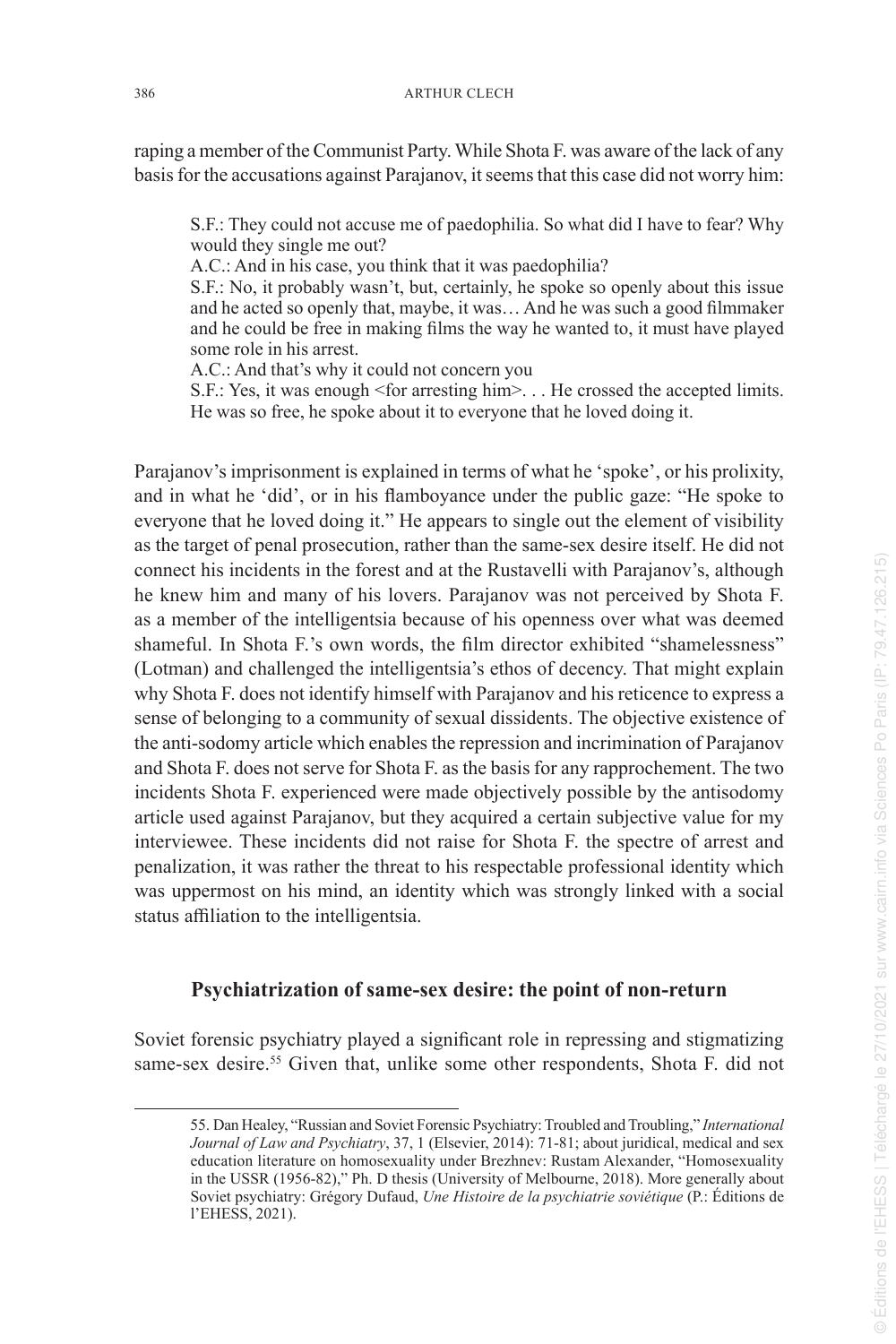consider himself sick, one may suppose that his medical studies gave him the selfconfidence to come to his own understanding over what constitutes a disease or not: "You know, I always thought that disease (*bolezn´*) is when something hurts (*bolit*)": Shota F. had clearly arrived at his own medical counter-discourse based on the observation of his body which he then generalizes to produce a dissident discourse at odds with Soviet official medical discourse, relying on linguistic proximity in Russian between "disease" and "hurt." Some of his colleagues agreed with him in private, and he distinguished doctors from the medical establishment just as policemen on the beat were distinct from the police as an institution. He maintained that the psychiatrization of same-sex desire in the late Soviet period was generalized:

In the Soviet Union, when a person, for example, acknowledged that he was homosexual (*gomoseksualist*), he was sent to a psychiatric hospital. He stayed there for two months, doctors made a diagnosis, and they [homosexuals] all received a disability pension.

He gives an example of an incident that occurred in the Soviet army in the late 1970s or early 1980s. A soldier "confessed" his homosexuality after he was caught having sex with another man. This admission did not lead him to be incarcerated but to be interned in a psychiatric hospital:

S.F.: Yes, I know one person, he served in the army, they accepted him in the army, they caught him with someone, or something like that, and then… He was not prosecuted, they were adults. Then he was sent to the hospital, I know it, and he received a disability pension.

A.C.: He was not sent to jail? No, no, he was immediately recalled from the army.

Today, Shota F. is aware that in the same period, a similar psychiatric-based discourse on homosexuality prevailed in the United States and in Western Europe. During the time period covered by the interviews, he also knew that such a discourse was prevalent in the GDR, which, in his eyes, was part of the West.<sup>56</sup>

S.F.: Yes, for example, in GDR, I learned from my friend that they went to the conscription office and they said that they were gay and they didn't want you to serve in the army.

A.C.: Yes, in 1968, they abolished the <antisodomy> article. S.F.: Yes, after they abolished it.

<sup>56.</sup> The GDR belonged to the West in the Soviet imaginary for its material wealth.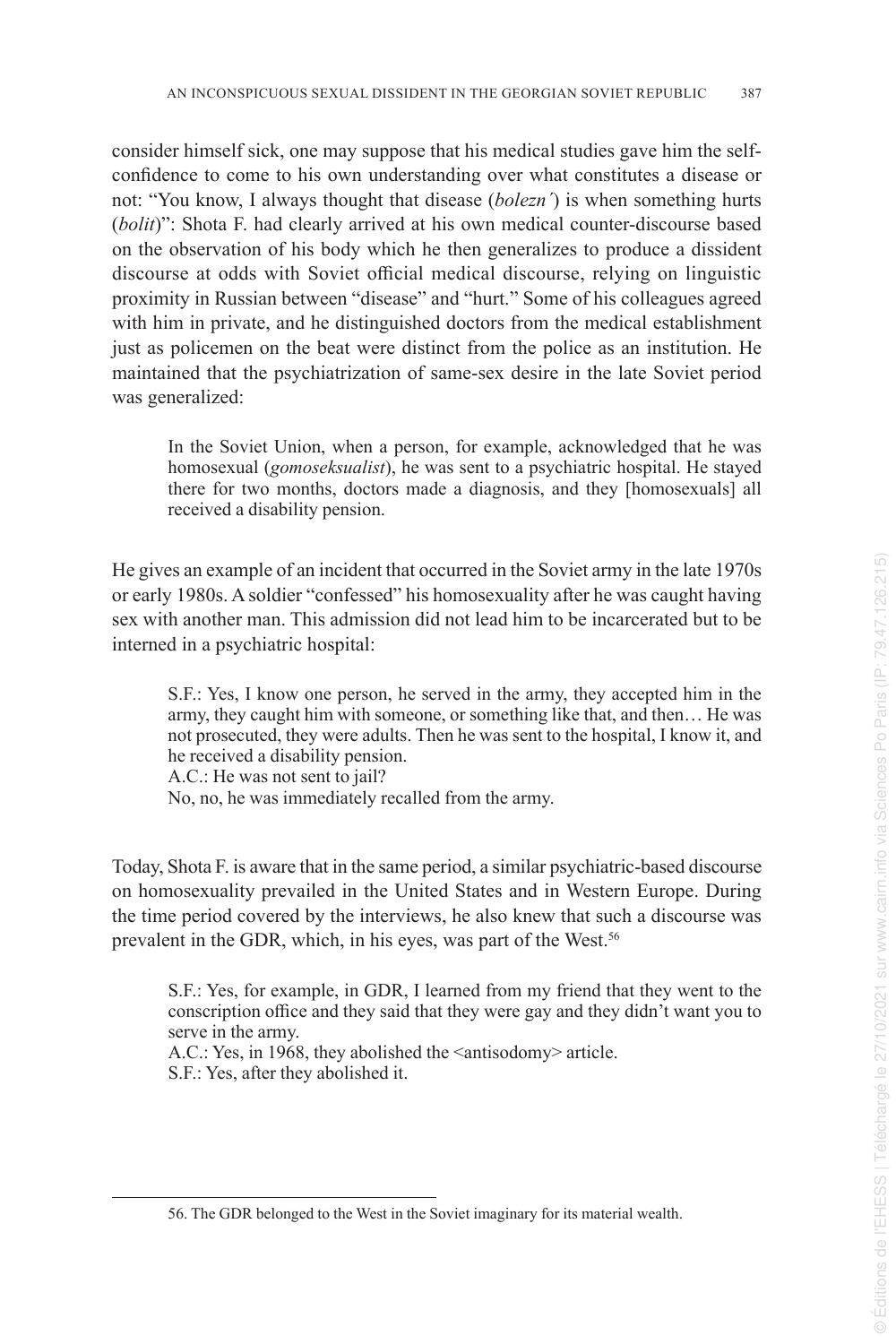His numerous visits to a German couple of heterosexual friends fed his Soviet imagination on the West inclining him to idealize the GDR.<sup>57</sup> By their own initiative, some German "gays" were exempted from military service, while in the USSR if two men were caught and at least one of them was a "gomoseksualist" (a pathologizing term), he was forced to go to a psychiatric hospital and submit to a medical diagnosis.<sup>58</sup> Being identified as mentally ill threatened professional and social integration, as did being categorized as an "invalid." Here professional identity played a major normative role, indeed an ideological one because idleness was forbidden in a society organized around work.<sup>59</sup> Such a diagnosis entailed the added danger for the individual subject to it of acquiring the status of being an outlaw and of being reduced to total marginalization.

Shota F.'s story is striking as he never seems to criticize the system for criminalizing homosexuality and presenting it as a mental illness: violence appears to lose its threatening reality as soon as it is taken over by the institution. As in the case of the police, the medical institution is not questioned at any time in his discourse. Both institutions are perceived as a sort of necessity to which Shota F. seeks to accommodate.<sup>60</sup> To emit any form of criticism against such State institutions would run counter to the way Shota F. had chosen to run his life, as a conforming law-abiding Soviet citizen.

We have addressed in this article a specific aspect of a late Soviet sexual dissident's subjectification, reconstructing the avoidance strategies Shota F. deployed in the face of the threat of denunciation. That his fear limited itself to stigmatization, and did not extend to penalization, does not diminish the capacity of this repression to shape his trajectory of subjectification. Firstly, in practical terms, Shota F. managed objectively to escape imprisonment twice. Secondly, his fears of being denounced do not lead him to blame the institutions for the repression. He does not link the denunciation to the reality of penal repression, although the latter requires the former as its antecedent, which demonstrates the extent to which stigmatized individuals can adjust their perception of their situation on a subjective level, in order to better accept the restrictions that they have to face.

The feeling of belonging to a professional group, or even a category of people he identifies with the intelligentsia, serves as a social marker rendering all those

<sup>57.</sup> About "Imaginary West," see Yurchak, *Everything Was Forever*, 34-35; 158-162.

<sup>58.</sup> On psychiatric repression and police filing sexual dissidents and blackmailing, see Kyle Frackman, "Persistent Ambivalence: Theorizing Queer East German Studies," *Journal of Homosexuality*, 2018.

<sup>59.</sup> See: Clech, "Between the Labor Camp and the Clinic," 18; Masha Gessen, *The Rights of Lesbians and Gay Men in the Russian Federation: An International Gay and Lesbian Human Rights Commission Report* (San Francisco, 1994), 16.

<sup>60.</sup> Yurchak, *Everything Was Forever*; Sergei I. Zhuk, *Rock and roll in the Rocket City: The West, Identity and Ideology in Soviet Dniepropetrovsk, 1960-1985* (Washington, D.C: Woodrow Wilson Center Press, 2010).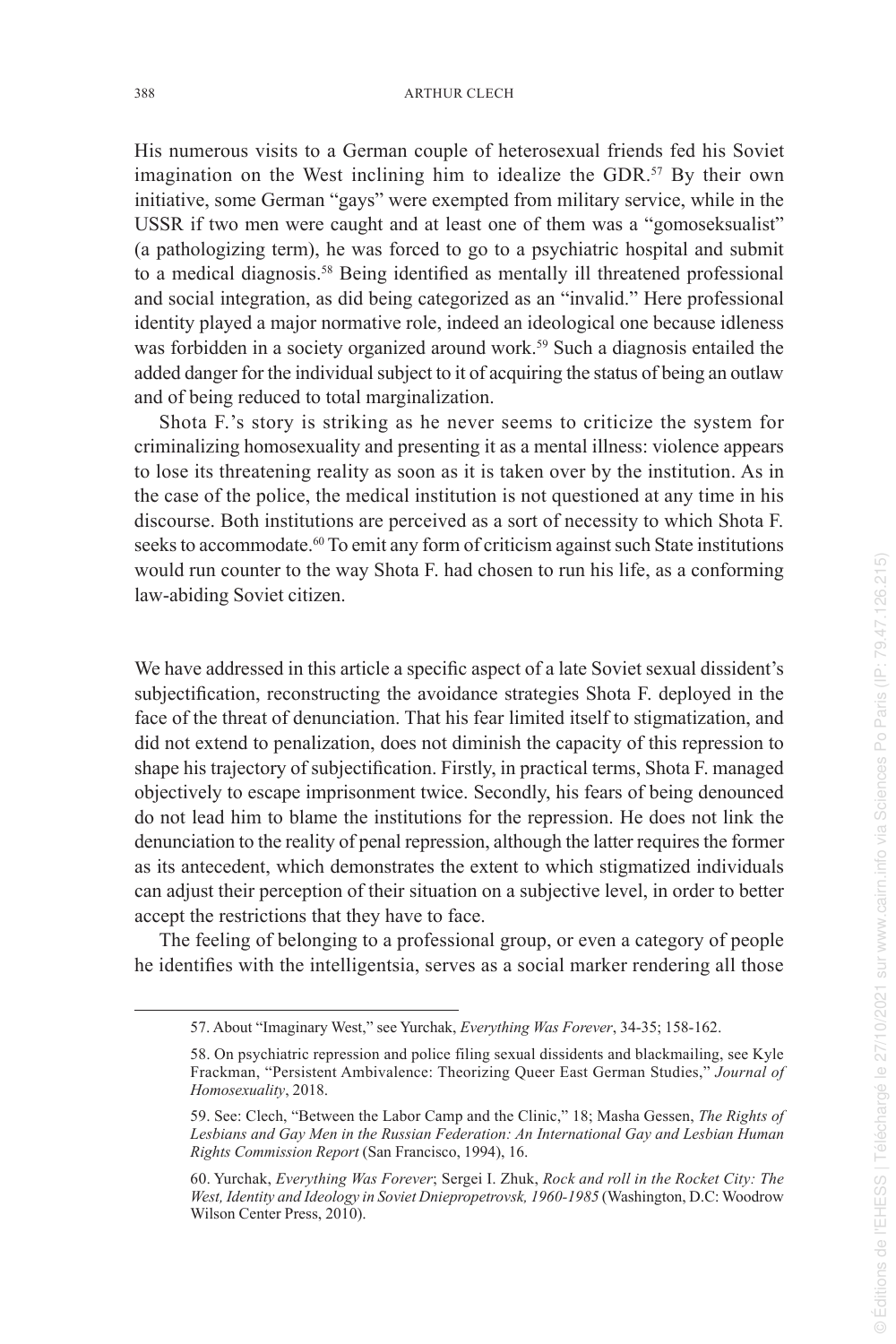outside potentially suspicious. Ever suspicious of the possibility that they might be informers, social stratification, internalized by Shota F. allowed the Soviet regime to regulate sexual dissent.

Repression, psychiatric or criminal, of homosexuality was less directly exercised than used as a dissuasive threat. This threat relied on social control whose first lever was the professional milieu. Shota F. accepted this social control from his colleagues for the sake of protecting his belonging to a collectivity he highly valued. The threat of ostracism internalized by Shota F. led to the reproduction of mechanisms of selfcensorship in relation to his professional choices. Adopting an avoidance strategy, he did not join the Communist Party or accept promotions for fear that higher posts would increase the chances of his sexuality being exposed. The threat of denunciation would force him at the very least to resign, as some of his peers had done.

His homosexual subjectivity unfolds in a field of possibilities that he limits according to Soviet avoidance strategies, or what I call an economy of vigilance. This is how I would characterize his subjectification. It does not offer any place for solidarity on the basis of shared same-sex desire without the antecedent support of class solidarity. No homosexual community is conceivable for this man in the late Soviet period. The figure of the informer is infused with the dimension of class difference, and is indeed framed in privative terms: an informer appears as a non-member of the intelligentsia—whether he is a taxi driver or a prosecutor. This apprehension had a dissuasive effect and prevented him from identifying with other men on the basis of their shared sexuality. At the same time, social differentiation permitted identification and solidarity with those belonging to the intelligentsia. Shota F. insists on his corporate affinity with other medical doctors, whatever their sexuality. However, this sense of belonging has one notable limitation: he did not trust all of his peers enough to let them know about his same-sex desire.

Shota F. narrative brings out some striking aspects of his personal understanding of the mechanisms of repression, and attests to a realistic evaluation of the risks of becoming one of its victims. At the same time, it also testifies to the means used by our subject of study to avoid punishment. Above all, it is telling that, after his experience of being questioned by the police, it was the threat of social stigmatization and not penalization which was uppermost on his mind. Further, this particular experience illustrates how a shared sexual desire was refracted through the prism of a neo-Stalinist Soviet culture of suspicion that undermined solidarities by dividing and atomizing Soviet society, limiting individuals in the extent to which they could have recourse to each other. However, this article has shown a shared experience that survived in pockets: in giving advice to his peers, Shota F. shared knowledge with men living a homosexual desire and belonging to the same socio-professional environment. It suggests how the experiences of peers contributed to trajectories of male homosexual subjectification. This awareness allowed them to take preventive action to avoid punishment and stigma.

The late Soviet period is marked above all by the survival of a Stalinist culture of suspicion which prevented solidarities, while leaving room nevertheless for the affirmation of the intelligentsia: the intelligentsia took on privileged status within